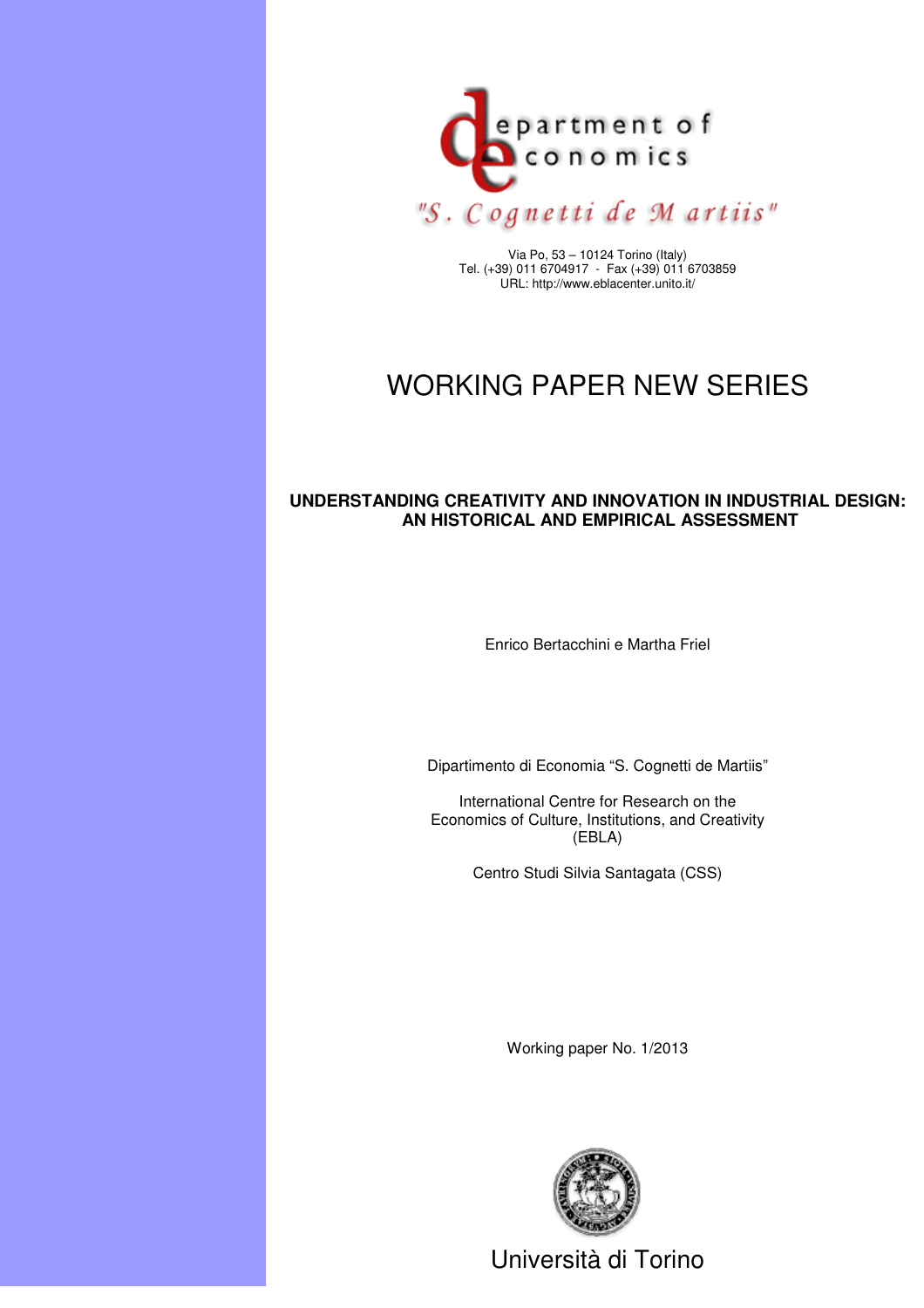## **Understanding creativity and innovation in industrial design: an historical and empirical assessment**

Enrico Bertacchini<sup>\*</sup> and Martha Friel<sup>§</sup>

**Abstract** In the last decades, industrial design has been increasingly recognized as a sector combining elements of both artistic creativity and economic innovation. Using a unique dataset encompassing information on 326 top designers, 242 firms and 935 products from 1913 to 2000, we investigate the main patterns of the industrial design industry. First, we analyze the worldwide evolution of the creative sector in terms of industry structure, changes in product materials and agglomeration dynamics of both firms and designers. Second, we provide a preliminary quantitative investigation of designers' creativity life-cycles. The paper contributes to the cultural economics literature by shedding light on the relations between creativity and innovation in creative industries.

**Keywords:** Industrial Design, age, creativity life-cycle

**JEL Codes:** Z11, O31, R12

#### **1. Introduction**

 $\overline{\phantom{a}}$ 

The paper attempts an historic and empirical assessment of industrial design and in particular of the role played by creativity in design-based innovation.

As industrial design refers to the process of combining applied art and applied science to improve the aesthetic quality of a product, in the last decades this economic activity has been increasingly recognized as combining elements of both individual creativity and industrial innovation (Heskett 1980). Like other design-intensive sectors (i.e. Fashion, Architecture) industrial design activities have been included in the creative economy paradigm (UNCTAD, 2008; Bertacchini and Borrione, 2012) as those industries supply goods that commonly carry a strong semiotic and aesthetic content (Lash and Urry, 1994). Further, according to Stoneman (2010), such symbolic content contributes to 'soft innovation', that is innovation in goods and services that primarily impacts upon aesthetic or intellectual appeal rather than functional performance.

Despite its growing recognition, industrial design has been far less thoroughly studied from an economic and social science perspective than innovation. In the economic and social science literature, Pesendorfer (1995) analyzes design innovations, but his focus is limited on modeling how product design and consumers' fashion cycles affect market

<sup>\*</sup> Department of Economics 'Cognetti de Martiis', University of Torino. Email: enrico.bertacchini@unito.it

<sup>§</sup> Department of Economics and Marketing, IULM University, Milan. Email: martha.friel@iulm.it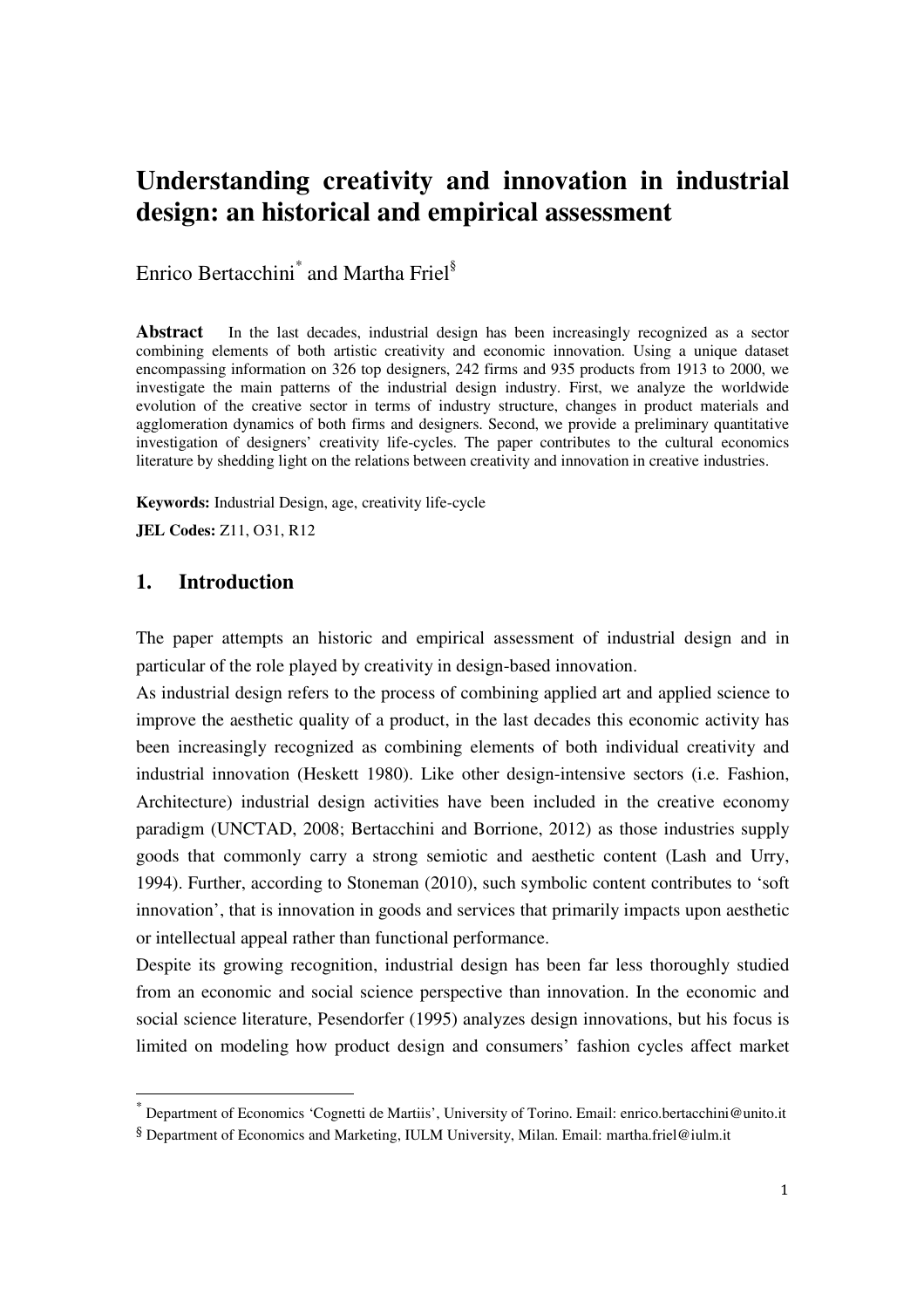dynamics and competition among firms in design-based industries.

By contrast, Walsh (1996) has provided a more comprehensive attempt by analyzing the industrial design function from economic, sociological and management perspectives. In particular, her work compares design to R&D and technological innovation and then examines the organization and location of design activities in relation to manufacturing firms. Further, Molotch (1992), studying industrial design practices, highlights the role of place and of the cultural milieu in affecting designers' creativity and product style. Likewise, using a qualitative approach with in-depth, semi-structured interviews, Sunley et al. (2008) investigate how firm-designers relations, firm routines and competences are relevant factors to design innovation, even more than inter-firm co-operation or the local cultural environment.

Crucially, this handful of works shows how the analysis of industrial design as a creative sector is only in its infancy and further economic inquiries may be addressed. In particular, the study of industrial design can contribute to the cultural economic literature in several original ways. First, given their aesthetic quality and symbolic significance, cultural economists may deepen the study of design products' cultural value (Throsby, 2001) and its relation with economic values. Second, reproducibility of industrial design objects and other potential differences from original artworks set interesting challenges in studying auction price formation (Ashenfelter and Graddy, 2003). Finally, as for cultural production and the behavior of artists (Bryant and Throsby, 2006), industrial design activities can be analyzed to identify the main economic and social conditions which favor designers' creativity and innovation.

With this perspective, our paper aims to provide a first explorative inquiry on industrial design by investigating the main evolutionary and geographic patterns of such industry.

Our analysis is based on a unique dataset encompassing information on 326 top designers, 242 firms and 935 products from 1913 to 2000. These data allow us to reconstruct the main dynamics of the top industrial design industry. First, we assess the worldwide evolution of this creative sector in terms of industry structure, changes in product design and agglomeration dynamics of both firms and designers. Second, we provide an exploratory quantitative analysis of designers' creativity life-cycles.

The paper is organized as follows: Section 2 presents a concise history of furniture and interior design by focusing on the evolution of this industry according to the most important design communities worldwide; Section 3 discusses the main literature adopted to analyze industrial design dynamics, with particular reference to works on creativity, innovation and economic geography; Section 4 presents the data and the empirical evidence, while Section 5 concludes by suggesting future research developments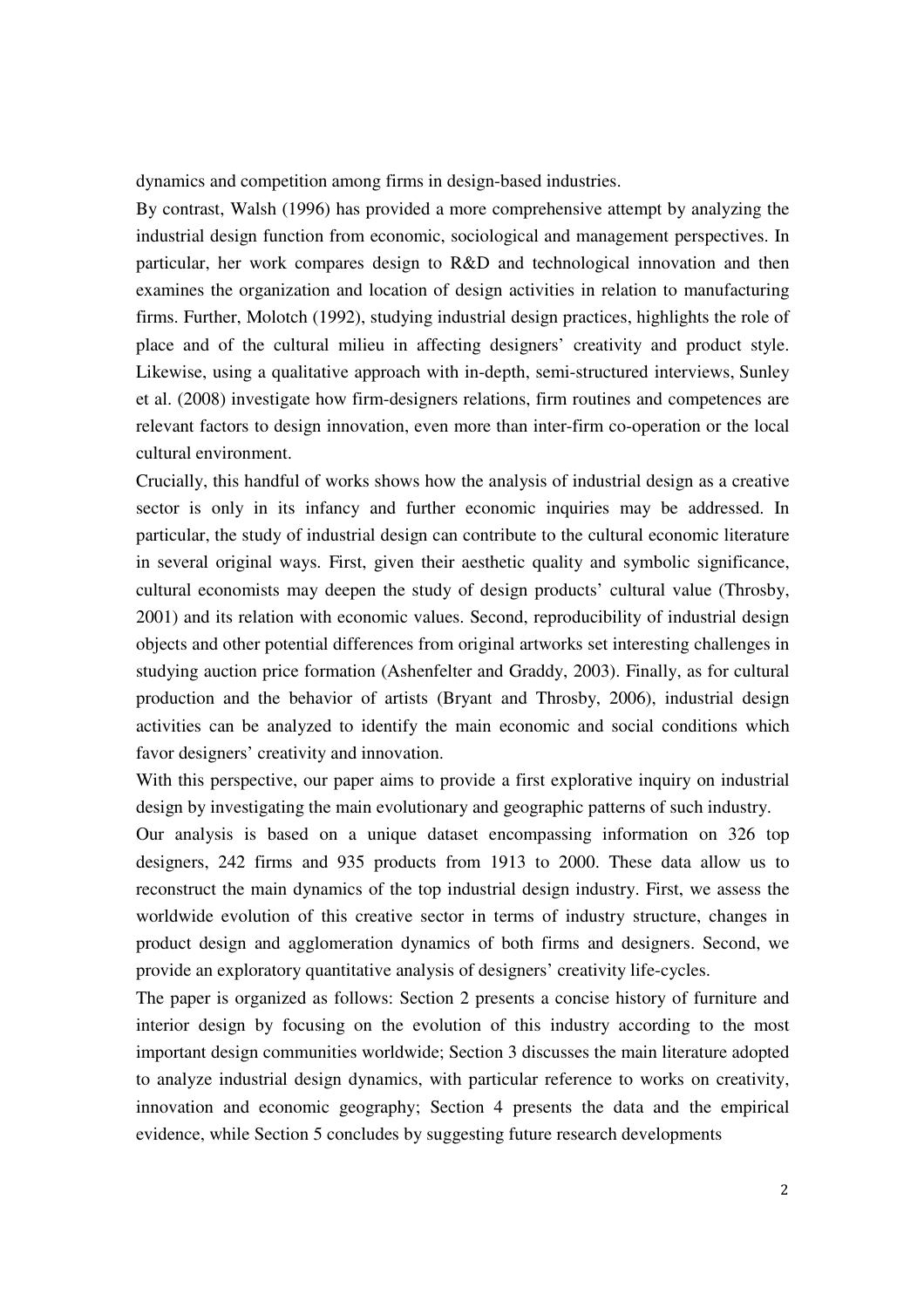### **2. A short history of industrial design**

To present here a summary of a world history of design would be impossible, not only due to the complexity of the topic which involves considerations on the interlacing effects of artistic and cultural movements, industrial development, technological innovation and individual consumption trends, but also because, despite the growing interest of scientific literature for design, the community of design historians is only gradually confronting the question of how a world history of design should be written (Margolin, 2005).

However, it is useful to give some elements of context that may be useful to understand the different evolution that design had in Europe and in the United States.

In the Western mainstream, the history of industrial design covers the entire twentieth century. It is almost as long as the history of industrial production as it is with the raise of modern means of production, with the accelerated availability of new technologies and materials, and with the appearance of a new class of consumer - the bourgeoisie – that the need to define expressive languages congruent with the modern means of production raises.

Crucially, the history of design follows idiosyncratic paths from country to country depending on local creative atmospheres, as well as on the different relationships with traditional craftsmanship, on the patterns of industrial growth and of technological innovation, on the presence of specific raw materials, and on the influences of cultural and artistic movements.

For this reason, industrial design may be deemed as a wide and varied project activity developed gradually and finding its foundations in the anthropological question of human survival in the age of machines (Branzi, 1999). At the very beginning, the idea underlying industrial design may in fact be seen as one of the most important attempts at reunification of conception and execution through the use of machines as a means rather than as an end.

Initially it has been a philosophical/intellectual move, deeply rooted, especially in Europe, in the discussions on the worlds of art and craftsmanship. This bond has been particularly evident in two countries such as the United Kingdom and Germany that had experienced an early industrial and technological evolution and which are considered as the cradles of modern design.

But this connection is also present in the Scandinavian countries, which together with the UK, Germany, France, Italy and the US represent one of the most important western design communities, and where design experienced a much softer relationship between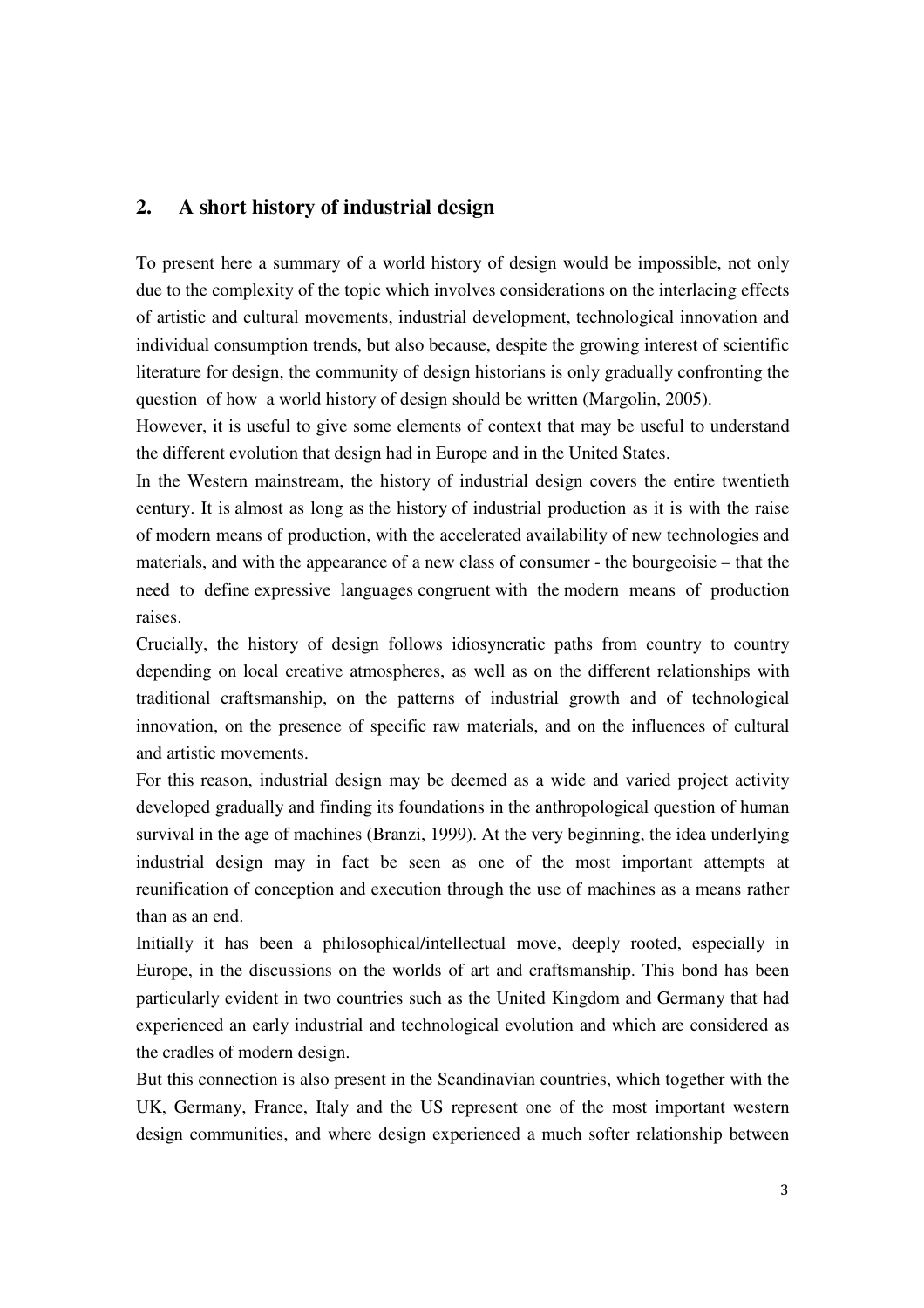craft and industry, not having taken mechanization as a reference.

Actually, the case of Scandinavian design is particularly relevant due to a number of factors that differentiate it from other European experiences (De Fusco, 2002). These are mainly the absence of a fracture between craft and industry, the desire not to deny tradition but rather to continue it; to have claimed a privileged place for the design of domestic objects; the prevalent use of certain raw materials including glass, porcelain, and especially wood, a resource which the Nordic countries had in abundance and were able to process using innovative techniques such as the cold bending of plywood sheets and veneer.

Starting from the forties, Scandinavian designers such as Alvar Aalto, Tapio Wirkkala, Arne Jacobsen and Finnish and Danish companies such as Fritz Hansen and Artek dominated the international design arena. In 1954, with the travelling exhibition "Design in Scandinavia", their works arrived in the United States conquering them with an innovative and economic style.

While in Europe the discussion focused mainly on the relationship between applied and industrial arts, in U.S. mechanization had taken command (Giedion, 1948). For instance, the term "industrial design" was coined in the Thirties in the US and the profession of designer went affirming also due to a transfer of culture and skills from designers escaped from Nazi Germany and coming from Scandinavia (as in the case of Eero Sarinen.). Furthermore, although the automotive and household appliances had been an important first application field for design, also the national furniture sector appeared particularly significant. In it converged the national Streamline tradition, the German Bauhaus legacy, the lesson of Alvar Aalto and of the Scandinavians, the French model of Le Corbusier, the technological expertise gained during the World Wars, and the indigenous culture.

The first American furniture designer to gain an international reputation was Charles Eames (1907-1978), while U.S. furniture design can be well represented by two leader companies: Herman Miller, founded in 1923 and Knoll International Furniture Company, founded in 1938 by Hans G. Knoll, a German immigrant, son of one of the pioneers of the German production of modern furniture.

These companies not only gave birth to the products of the most prominent American designers, from Charles Eames to Gerorge Nelson, but also to the ones of many European masters such as Verner Panton or Alvar Aalto, contributing to the success of the Scandinavian design overseas.

Finally, to enrich and profoundly change the international design scene, the Italian design emerged starting from the sixties. Actually, since the late fifties, the Italian furniture design had fully developed by the work of the great masters of that period: Achille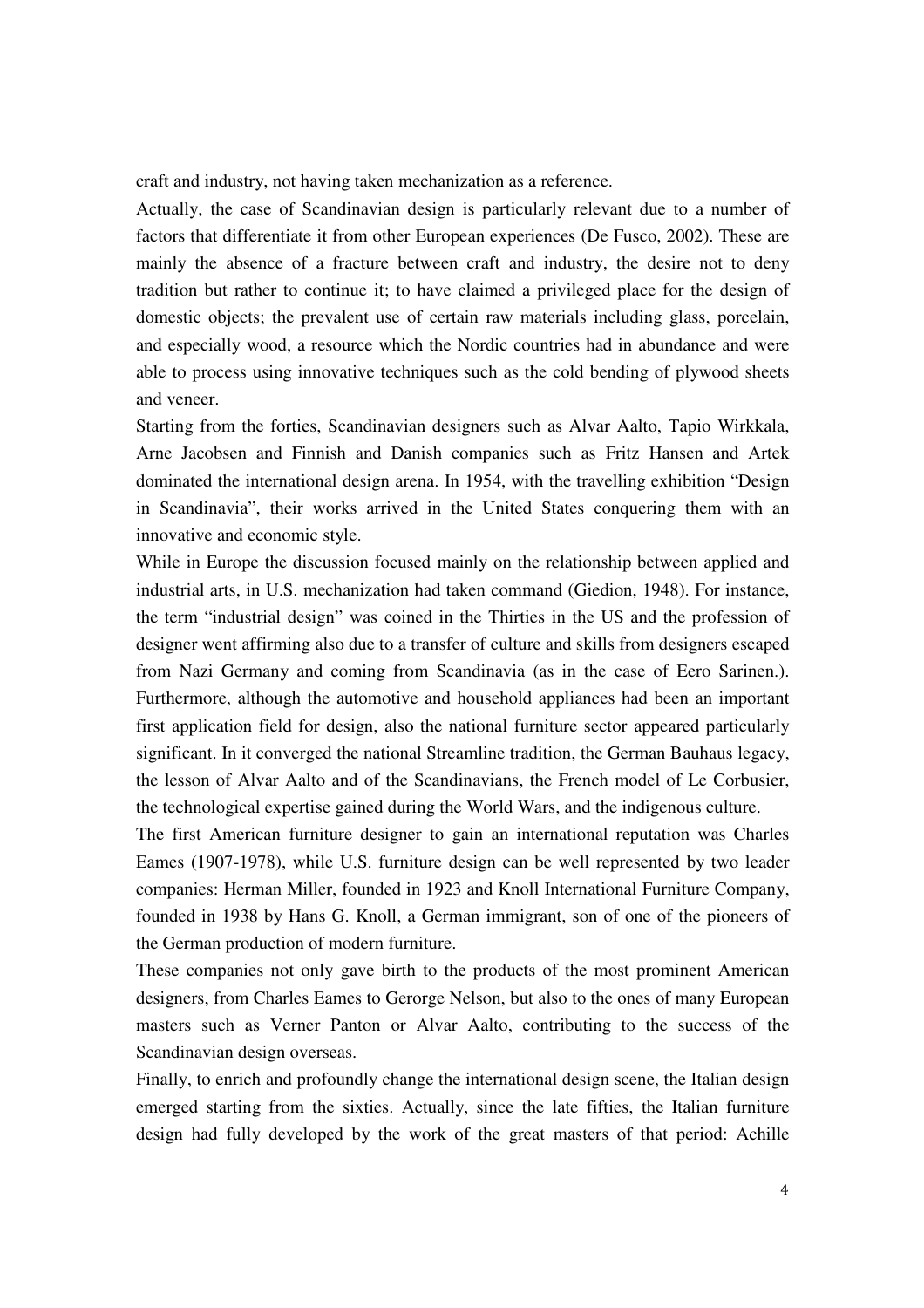Castiglioni, Vico Magistretti, Marco Zanuso, Franco Albini, among others, and some small, innovative companies such as Kartell, Zanotta and Artemide and others.

Except for Olivetti, the identity of Italian design has not been defined in a special relationship between design and big industry but rather in the meshes of a network of small and medium-sized companies.

"The Italian design emerged as a phenomenon deeply rooted in the contradictions of a country that had never been the protagonist of modernity, a design that could not be defined in a style [...], without a unified methodology, consisting of opposing trends, personalities and policies, and produced by a weak but rampant industry; data that together that defined not only its originality and relevance, but also its substantial strategic unity. [...]" (Branzi, 1999).

During the sixties, Italy and Milan increasingly gained an international leadership and a new generation of designers emerged together with new models of organic collaboration with the industry as in the case of Sottsass with Olivetti.

In the late seventies this transformation culminated with a deep criticism of the mainstream design which manifests itself in particular with the activities of Studio Alchimia but especially with the birth of Memphis then (1981). Even the design firms began to look at the post-modern as new road and to work in this way also through marketing. Emblematic of this new course of Italian design is the collaboration between Alessi and Alessandro Mendini (since 1983). During the eighties an increasing internationalization of Italian design creative milieu also took place, with the arrival in Milan of designers like Philippe Starck, Ron Arad and others.

The Italian experience is particularly significant as it was fully developed on the field, within the context of a country which, on paper, was the least suitable for the success of this discipline due to the lack of large industries able to program an advanced commodity research and of political alliances with the government parties for a real modernization (Branzi 1999). From these difficult conditions, Italian design came out by developing its own operational model based on the ability to interact spontaneously with small and medium firms, satisfying their demand for innovation and then transferring it directly to the industry. In other words, Italian design has transformed the lack of a unified project methodology in a great diversity of languages and internal trends which, in the end, favored its constant regeneration over time (Branzi, 1999). Perhaps in a most effective way than German design, based on a strong industrial culture, or than Scandinavian design.

Two missing countries from this panorama are France and the UK. To put it very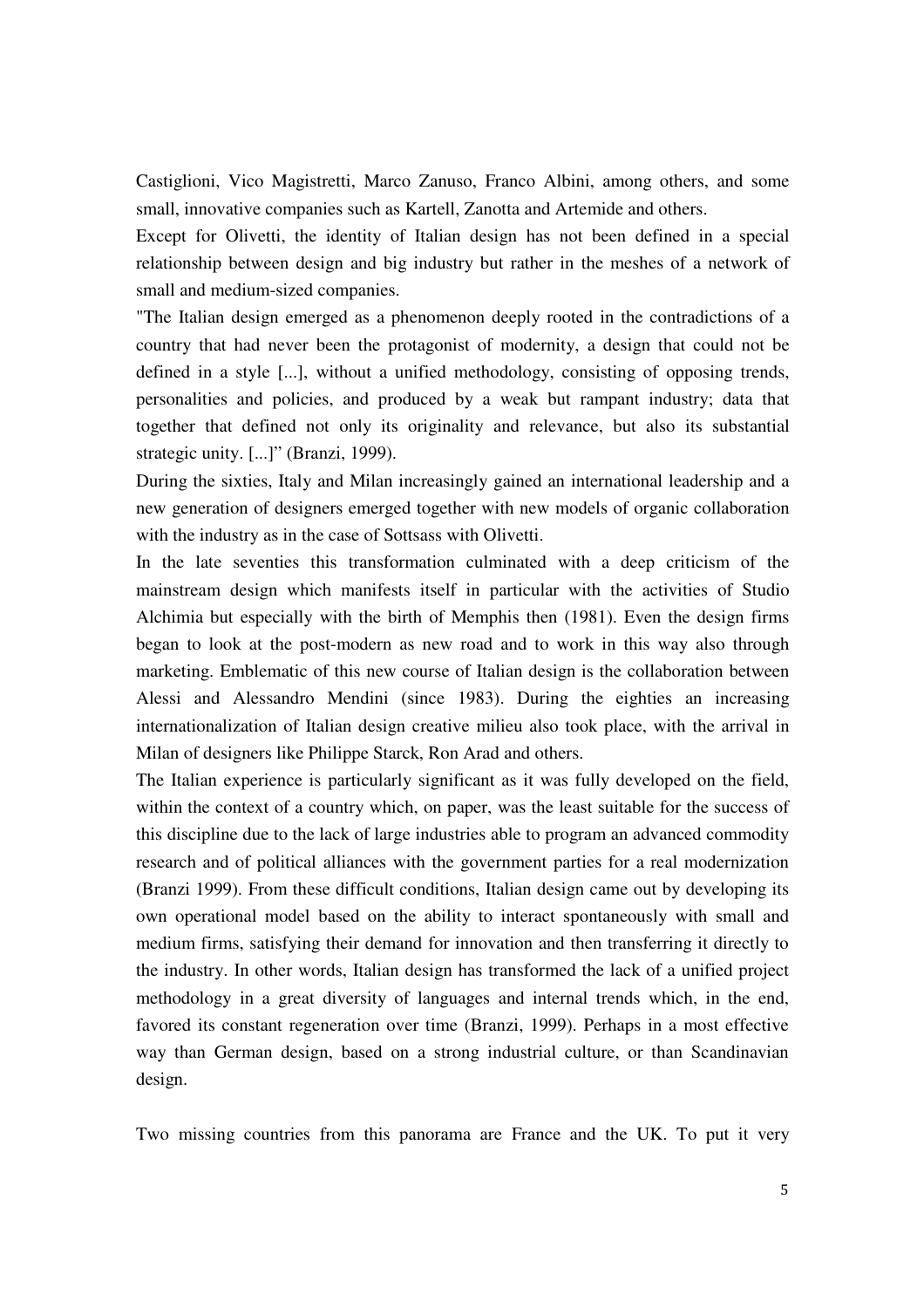concisely, after the explosion of Art Decò in France, and despite the presence of driving personalities like Le Corbusier, the subsequent evolutions of French design concentrated very little on furnishing and more on the production of building components and on large industries such as the automobile sector. While then, another part of French research in the design field focused on the plastic arts.

Worthy of a special mention is the French designer, Philippe Starck, as he is an interpreter of a contemporary trend on a global scale, one that is not linked to the tradition of one specific country. After gaining his first product experiences with Italian companies such as Driade from1975 to 1985, today, in fact, he is a designer who belongs to the world.

How design is evolving today? Design in the last two decades has been overlooking a growing number of research areas in innovative ways, greatly expanding its range of action, from communication design, to food design, the city design, only to name a few. Also due to this evolution, design is now increasingly conceived as a means of economic repositioning and it seems to have taken a proactive role in the application and synthesis of new and powerful technology tools at the forefront into new forms of industrial production.

Design is nowadays considered a key element in place branding and place identity strategies (Kalandides, 2007) finding new and frequent connections with the tourism sector both for the creation of tourism products and services, and a as tourism product itself.

Design is also changing its geographic boundaries due, on the one side to the emergence of new design hubs, on the other to an increasing international mobility of designers. There are now many design centers all around the world which they are not necessarily determined by the presence of production facilities or of specific communication bodies anymore (Antonelli, 2011). There are also new markets, for example in Russia and in the Middle East, to which firms are turning

Moreover, in the design sector we also find the signs of the profound changes that have transformed the global economy, production systems and the labor market.

In many countries, industrial design is more and more a mass profession supported by a powerful education system: the latest available data describe a population of 300,000 design students in India, over 200,000 in the U.S. and 50,000 in Europe (Gallico, 2005).

In addition we are gradually witnessing to the consolidation of a generation of microdesigners and the rise of what has been called "buzz design" or a "uncontrollable swarm of micro-projects and environmental sub-systems that penetrate into the interstices of the built world and in the most microscopic domestic environments" (Branzi, 2010, p.61).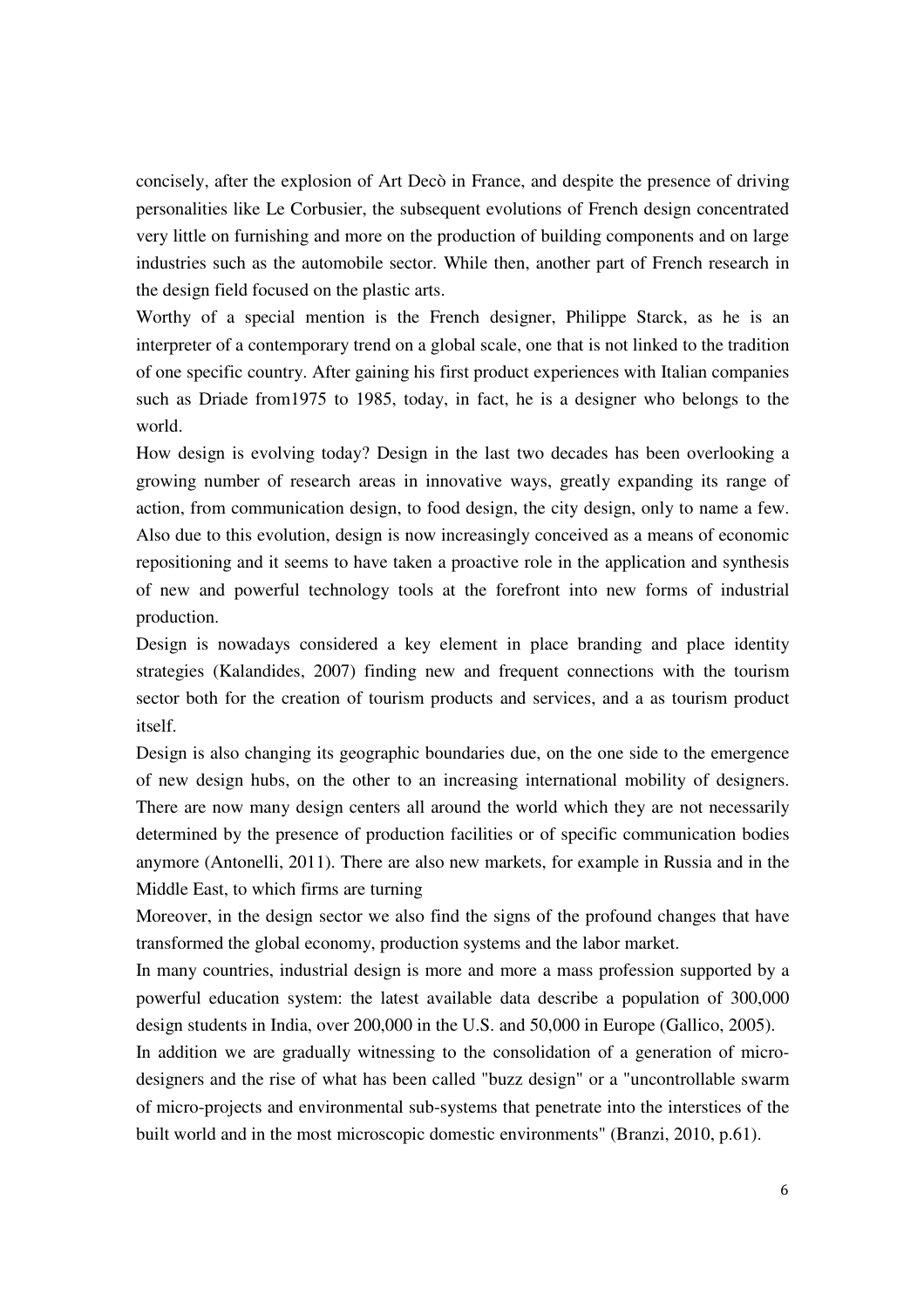#### **3. Literature**

The analysis of industrial design links up closely to various topics of research. However, being mainly interested in the evolutionary patterns of such a creative sector, this section briefly addresses the main strains of literature related to these specific phenomena. First, literature on creativity life cycles is particularly suited for analyzing designers' creative patterns. Second, works on cultural industries may add insights into the evolution and spatial organization of the creative and innovative systems of industrial design worldwide.

#### *3.1 Creativity life cycles*

The idea that creativity is of vital importance to innovation and economic competitiveness has been part of accepted wisdom for a very long time. However, the concept of creativity as an economic factor has not played an important role historically in economics. Rather than creativity, economic models have mainly identified technological change as a key engine of economic dynamics (Bryant and Throsby, 2006). In cultural economics literature some attempts have been made to incorporate individual creativity, but mainly as an input in artistic production functions where artists face a trade-off between economic and artistic rewards from their activity (Cowen and Tabarrock, 2000; Throsby, 2006; Bryant and Throsby, 2006).

With few exceptions (Levin and Stephan 1991; Oster and Hamermesh 1998; Van Dalen 1999), economists have paid even less attention to empirically study how creativity – in terms of individual productivity – is expressed over an individual's life span or is affected by time and space. Conversely, psychologists have been more active by investigating how personal age is connected to individual achievements and outstanding accomplishment (Simonton, 1988). The several works in this field, mainly focusing in scientific productivity and artistic expressions, have identified age peaks of creative output and a U-reversed relationship between age and individual performance. The emerging evidence has been mainly used to support theories concerning how individuals' developmental changes or the social context directly affect achievement behaviors (Simonton, 1997).

These works have generally focused on differences across disciplines in peak ages of creativity by aggregating practitioners by discipline. As a result, differences across disciplines have been attributed to the nature of the disciplines themselves.

Conversely, some recent studies have started viewing life cycle creativity as an individual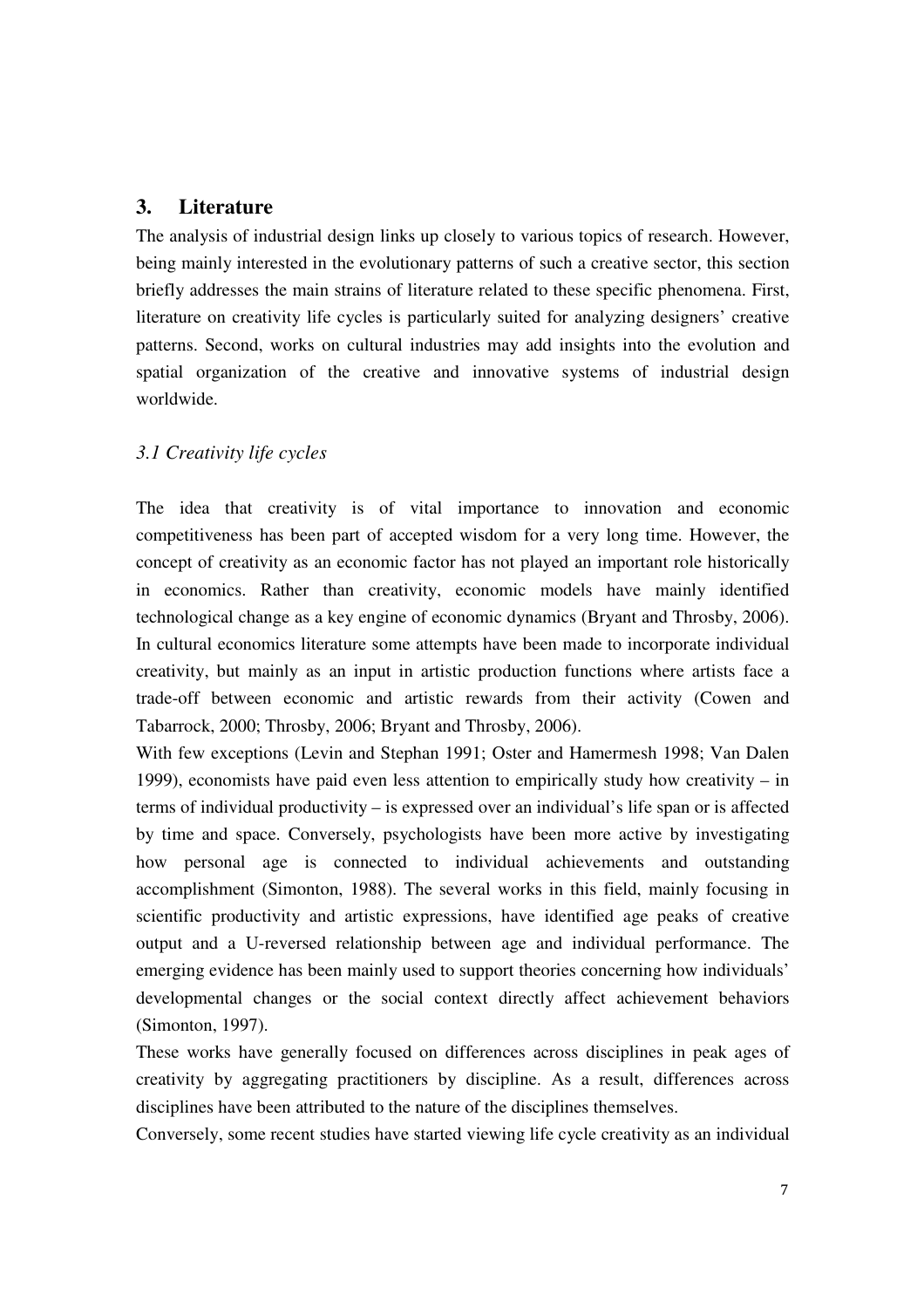and not a disciplinary phenomenon. For example, using data on Nobel Prize winners and great inventors, Jones (2005) finds that the mean age at which noted innovations are produced has increased over the 20th Century. This result suggests that peak ages for individuals' great achievements may change over time due to factors and conditions not necessarily specific to the discipline. In a similar vein, Galenson (2000) and Galenson and Weiberg (2000) have shown that creativity peak periods for American modern painters have changed over time. In this case, a substantial decline occurred over time in the age at which these artists produced their most valuable work and, according to the authors, was caused by a shift in the nature of the demand for modern art during the 1950s. Extending this approach to other fields, such as Nobel laureates in Economics, great painters, Architects and modern novelists, Galenson finds evidence that there are two distinct life cycles of individual creativity, with peaks at very different stages within a single discipline (Galenson, 2004; 2005; 2008; Weinberg and Galenson, 2005). Experimental innovators work inductively, accumulating knowledge from experience. Conceptual innovators work deductively, applying abstract principles and do their most important work earlier in their careers than experimental innovations.

#### *3.2 Evolution and spatial organization of creative and innovative systems*

While literature on creativity life cycles focuses on individual patterns, the evolution and spatial organization of creative and innovative systems help identifying the characteristics and conditions of environments where creativity and innovation emerge as collective phenomena.

Starting at least from the work of Alfred Marshall (1890), the analysis of economic processes has emphasized the spatial function of 'clusters' and 'districts' in terms of industrial atmosphere, local knowledge spillovers and external economies on firms' localization and agglomeration. Economic geographers have also contributed to this research agenda by developing the concept of milieu, namely the cultural, economic and social context in which agents are embedded. With this perspective, creative output and innovation is recognized to arise in clusters in both time and space (Santagata, 2010)*.* From the Pericles' Athens to the Renaissance Florence until the today Silicon Valley or Shanghai, the creative milieu and atmosphere is the result of an intense flow of ideas and information within a community on products, styles, art forms, consumer needs, technological innovation and business models. The prominent observers of creative places, such as Hall (2000), Scott (2000) and Törnqvist (2012), have all emphasized how the creative milieu and atmosphere of a place tends to manifest itself through three basic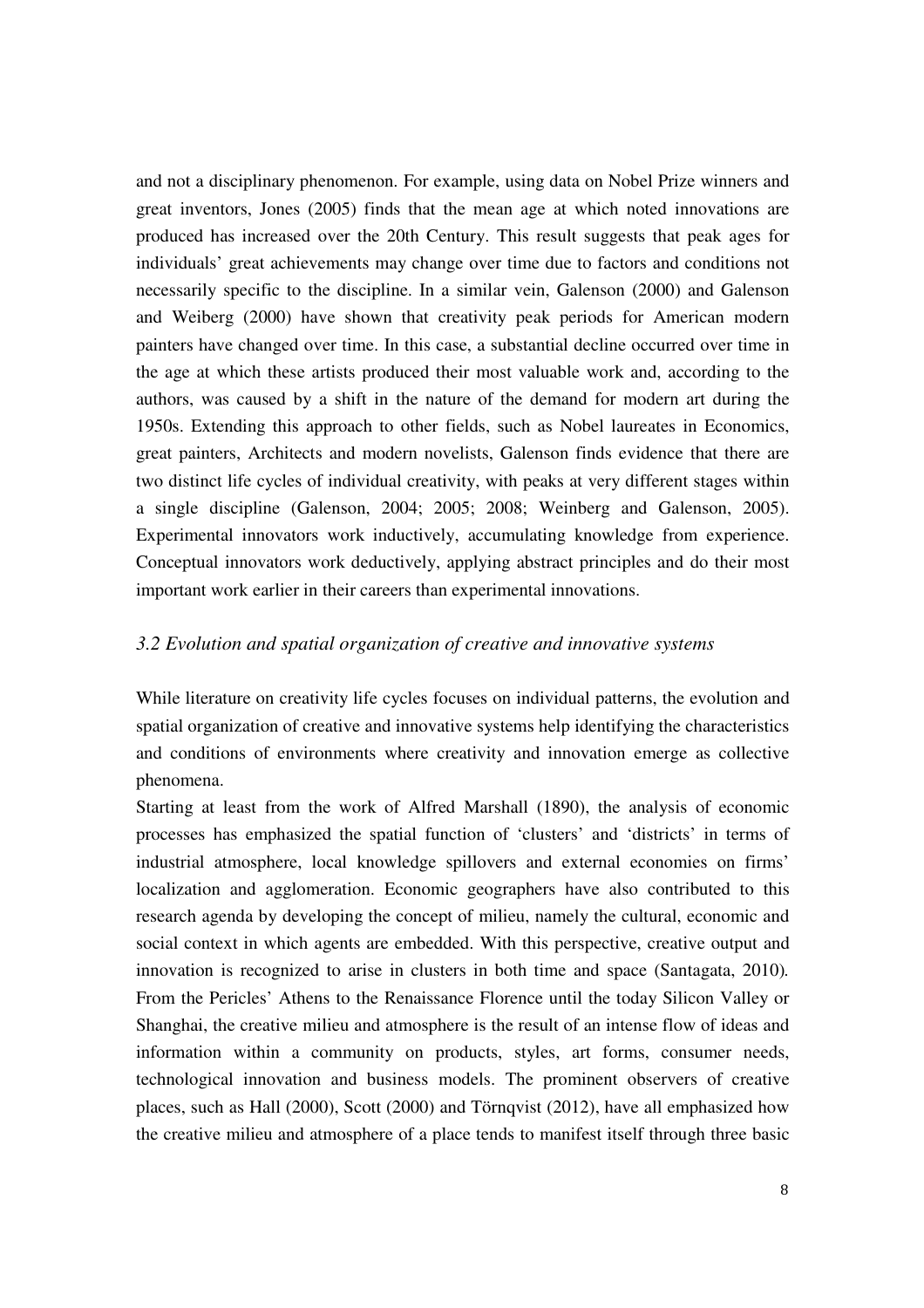factors: the intense exchange of information between people, the accumulation of knowledge, skills and know-how in specific activities and, finally, the capacity of individuals and organizations to creatively use and recombine the two above factors.

However, not only the physical proximity and the geography of places matter in defining the evolution and spatial organization of creative and innovative systems. As noted by many scholars, knowledge creation and creative processes may be the result of the organizational ecology and network relations connecting individuals and economic organizations, which not necessarily require physical proximity. For example, Bathelt et al. (2004) suggest that the co-existence of high levels of buzz and global pipelines of economic transactions may favor outward-looking and lively clusters. Studying the genealogical structure of parent-spinoff relationship in the fashion design industry over the period 1858–2005, Wenting (2008) analyze the effects of routine replication on firm success. His findings show that fashion designers who have worked in different cities tend to outperform immobile fashion designers, suggesting that local knowledge spillovers matter if this knowledge is applied in a new geographical context.

#### **4. Empirical Evidence**

In this section we provide preliminary empirical evidence on some relevant patterns of industrial design as a creative industry. First, we present the dataset highlighting the pros and cons for using the information collected in the analysis of the phenomenon. Second, we quantitatively describe the worldwide evolution of the creative sector in terms of industry structure, changes in product design and agglomeration dynamics of both firms and designers. Third, we provide a preliminary exploration on designers' creativity lifecycles.

#### *4.1 Data*

<u>.</u>

We collected a unique dataset comprising information on 326 world top designers, 242 firms and 935 products from 1913 to 2000. The data were collected starting from products, which are classified according to functionalities and materials (See Annex for a description). Most of information about products and their relative designers and producers comes from one main Internet source, the database  $DesignIndex<sup>1</sup>$ , which

<sup>1</sup> http://www.designaddict.com/design\_index/index.cfm, Last access: November, 2011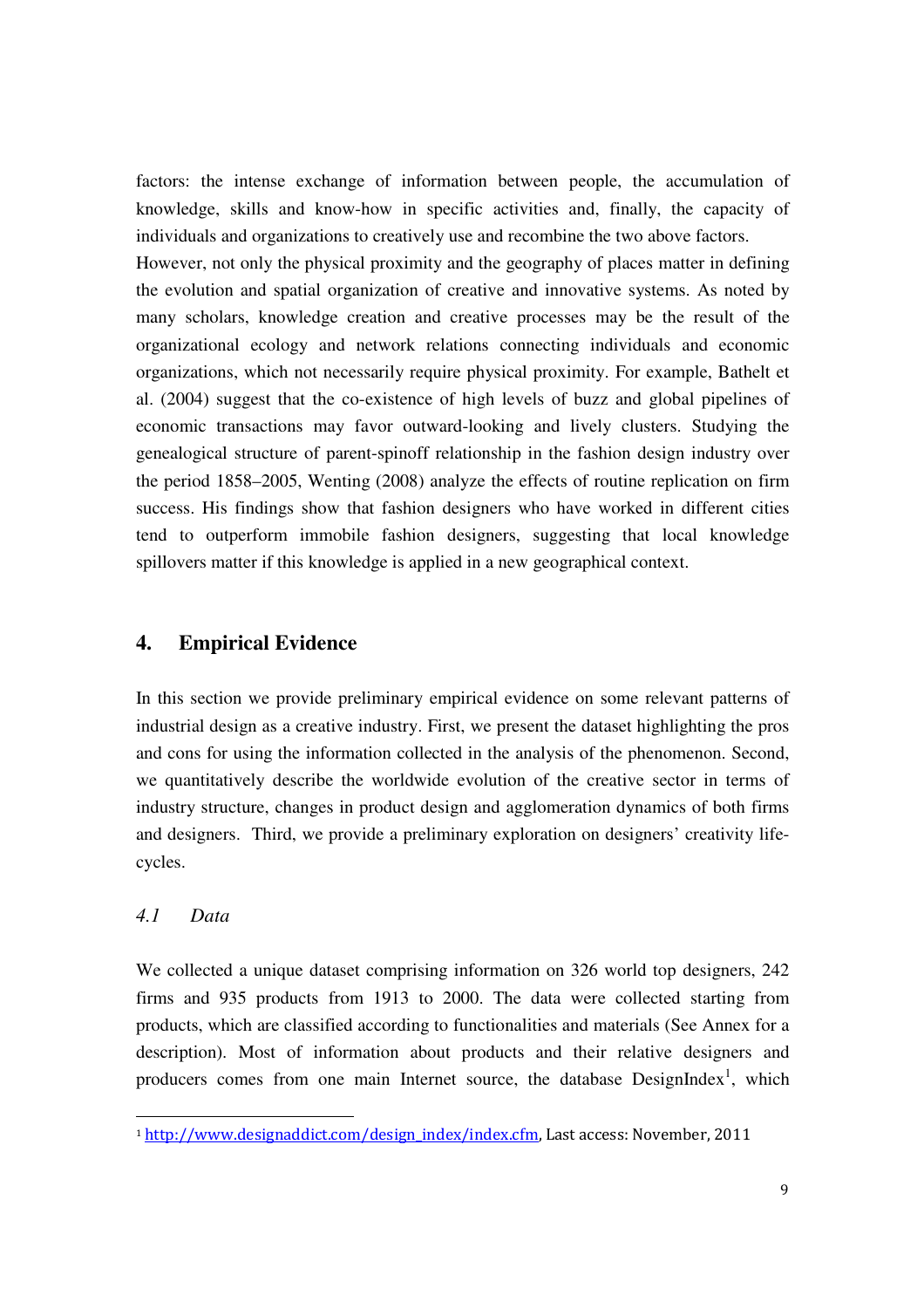presents records of the most important products in the history of industrial design based on experts' evaluation. This was partly supplemented by consulting more detailed biographies of specific designers to include additional data, such as the year of birth and the professional activity in architecture.

As will be shown below, the dataset is detailed and reflects the qualitative accounts on the industry's history in terms of historical location and production patterns. However, it cannot be considered complete. In fact, the product, designers and firms on whom we have collected data represent a mere fraction of the total number throughout the industrial design's history. As a result, although our dataset offers a unique opportunity to quantitatively analyze the structure, dynamics and the conditions leading to great achievements in industrial design, it also suffers from a bias to the more successful firms and designers.

Because this represents the first attempt to quantitatively assess such a creative sector, additional sources may improve the information available in the dataset.

First, in our dataset the observations of firms and designers are strictly associated to the products and the year on which those were created. Conversely, the use of more detailed biographical information on designers and firms, such as in Wenting (2008), may expand the number of products in the dataset and help understanding how designers-firms relations affect the development of the most valuable products.

Second, while the dataset includes only the most relevant products in the history of design, each product has the same weight in terms of its historical prominence. This approach may limit our analysis in the study of great achievements in this creative sector as compared to the studies using the number of citations of scientific works (Weinberg and Galenson, 2005) or the records of auction prices and the number of illustrations in art history books for paintings (Galenson and Weinberg, 2000)

#### *4.2 Structure and Evolution of the Industrial Design Sector*

Notwithstanding the above limitations, the data allows us to provide a first quantitative account of the structure and evolution of the Industrial Design sector.

A first evidence emerges when analyzing the number of products by nationality of designers from 1913 to 2000. Figure 1 show the presence of a number of peaks: during the Forties and the early Fifties in the United States, all over the Sixties for Italy, and a double peak for Scandinavian design during the Fifties and again in the late sixties.

Even when considering the relative low number of observations for each period, the peaks are largely illustrative of the golden ages of national designs. This is particularly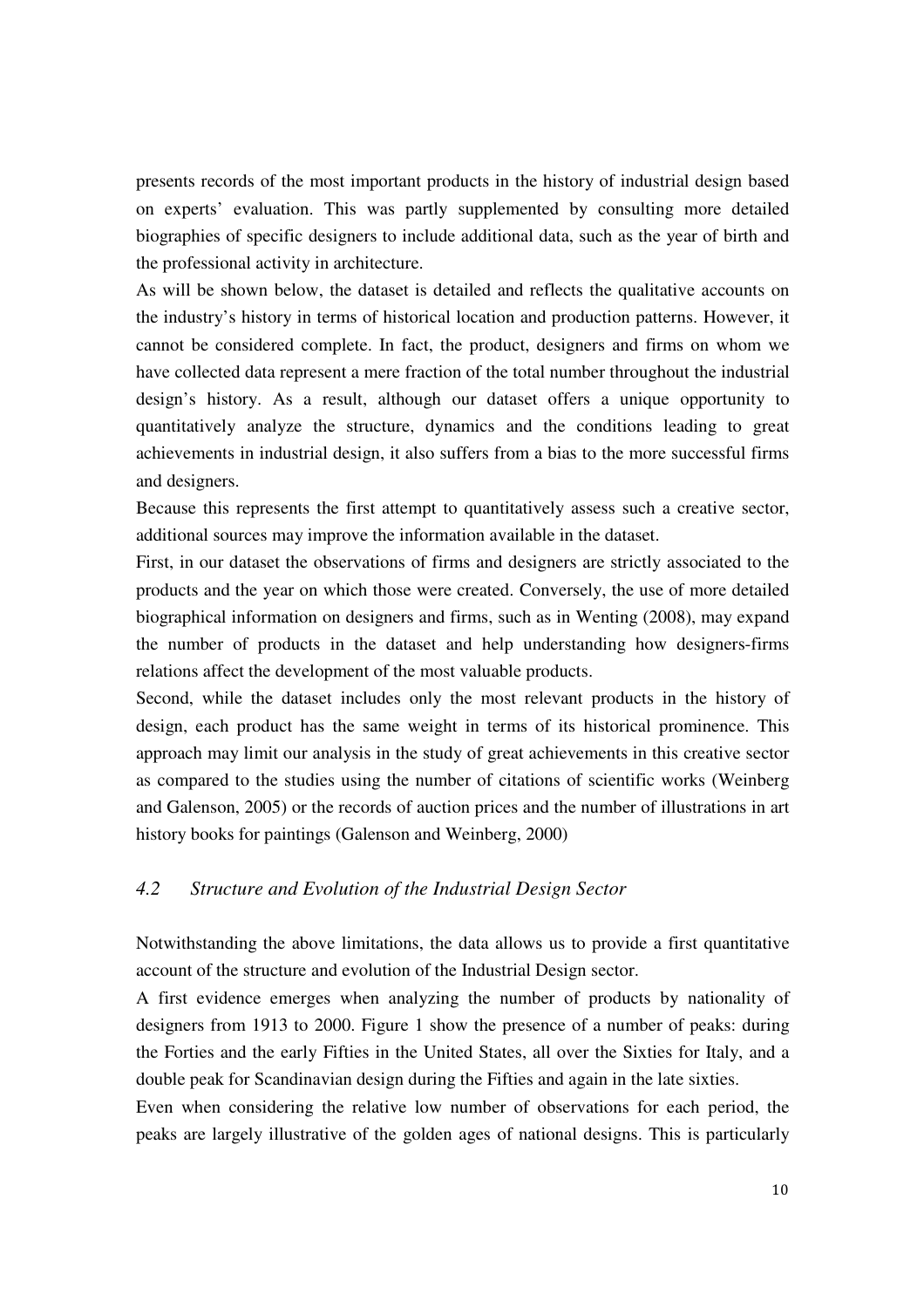evident for Italy, whose design went affirming between the mid 50's and 60's.



**Figure 1 – Number of products per country of designers, 5 years moving average** 

With regard to the evolution of materials used in the development of industrial design products, Figure 2 highlights also some interesting historical patterns and in particular the rise in the use of plastic starting from the sixties. This occurs with the acceleration during the fifties in the research and development of plastic materials culminated in 1963 with the assignment of the Nobel Prize for Chemistry to the German chemist Karl Ziegler and to the Italian chemist Giulio Natta in recognition of their studies on polymers. The other reasons in the evolution of plastic design objects is strictly linked with the history of Italian design and, in particular, with the success of the Italian company named Kartell (1949), the first company to print pieces of furniture in nylon, to make lamps in Acrylonitrile Butadiene Styrene (ABS) and to produce chairs entirely made of plastic. The productive specialization of this company and its international success help in explaining the partial overlapping of the Italian design evolution of Figure1 with the evolution in the use of plastic described by Figure 2.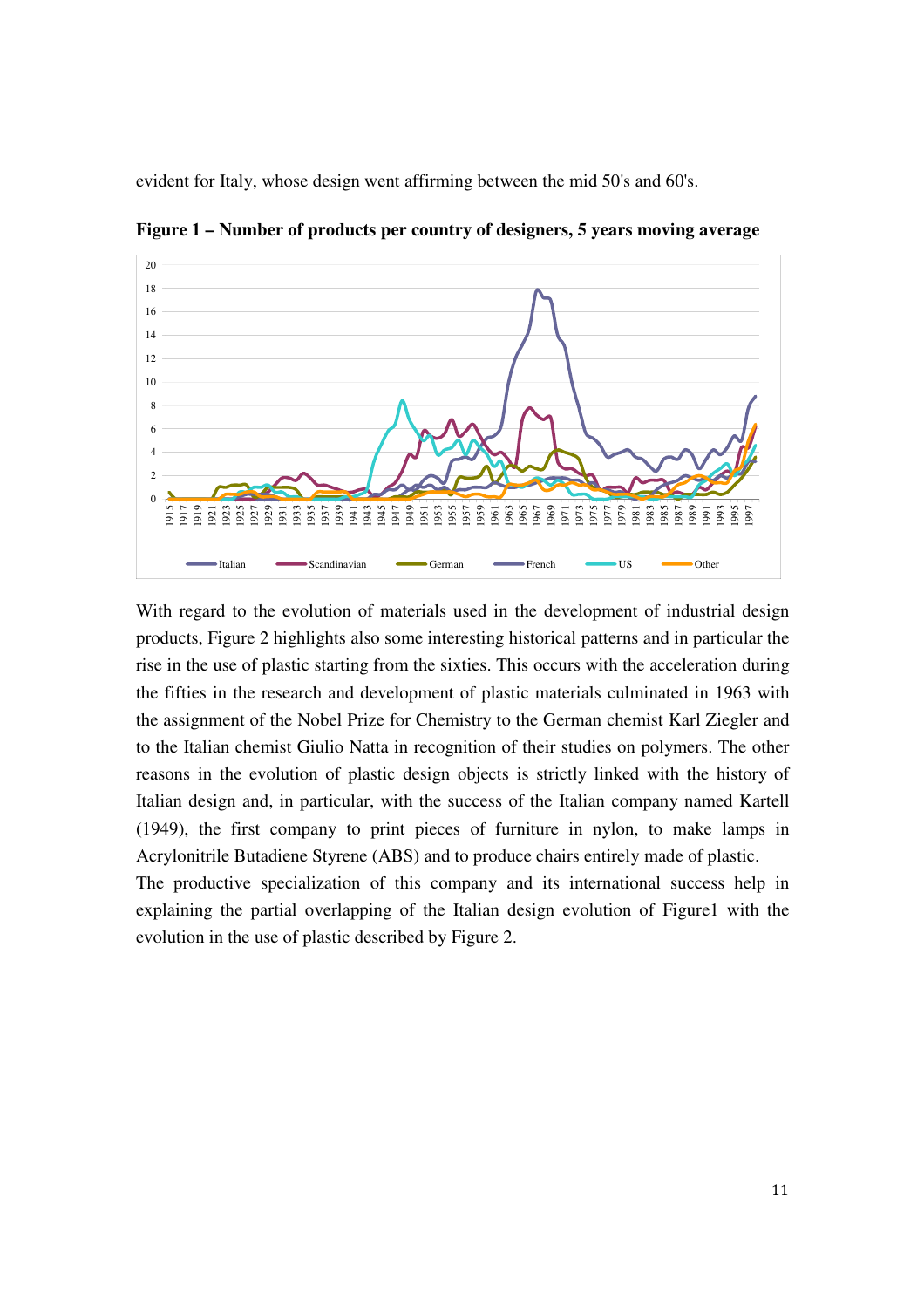

**Fig. 2 – Number of products per material used, 5 years moving average** 

Finally, Table 1 offers a synthesis of the main characteristics of national designs communities according to the data collected. Italian design is the most represented with 319 products from Italian designers, followed by the Scandinavian (207) and US (151). This result is similar if consider the distribution of products according to the nationality of firms. Notably, there exist relevant differences among national communities as to their structure and as to the way they contributed with their most valuable products to the industrial design. On average, each US designer and firm have contributed with more products as compared to designers and firms in other national communities. For instance, in US, the average number of products per designer is 4,1 and 6,9 products per firm. On the contrary, german designers and firms have the lowest individual average contribution in terms of products. This trend reflects also in the distribution of top design products among designers and firms within the national communities. In this case, we measure the concentration of products in a community using a normalized Herfindahl index<sup>2</sup>. Also in this case, US score among the highest values suggesting that few firms and designers have contributed most to the development of American industrial design.

<u>.</u>

$$
H=\sum_{i=1}^n s_i^{-i}
$$

<sup>2</sup> In our setting the Herfindhal index captures the unequal distribution of products by designers and firms. The index is computed as follow

where  $s_i$  is the share of products developed by a designer or a firm over the total number of products of the national design community.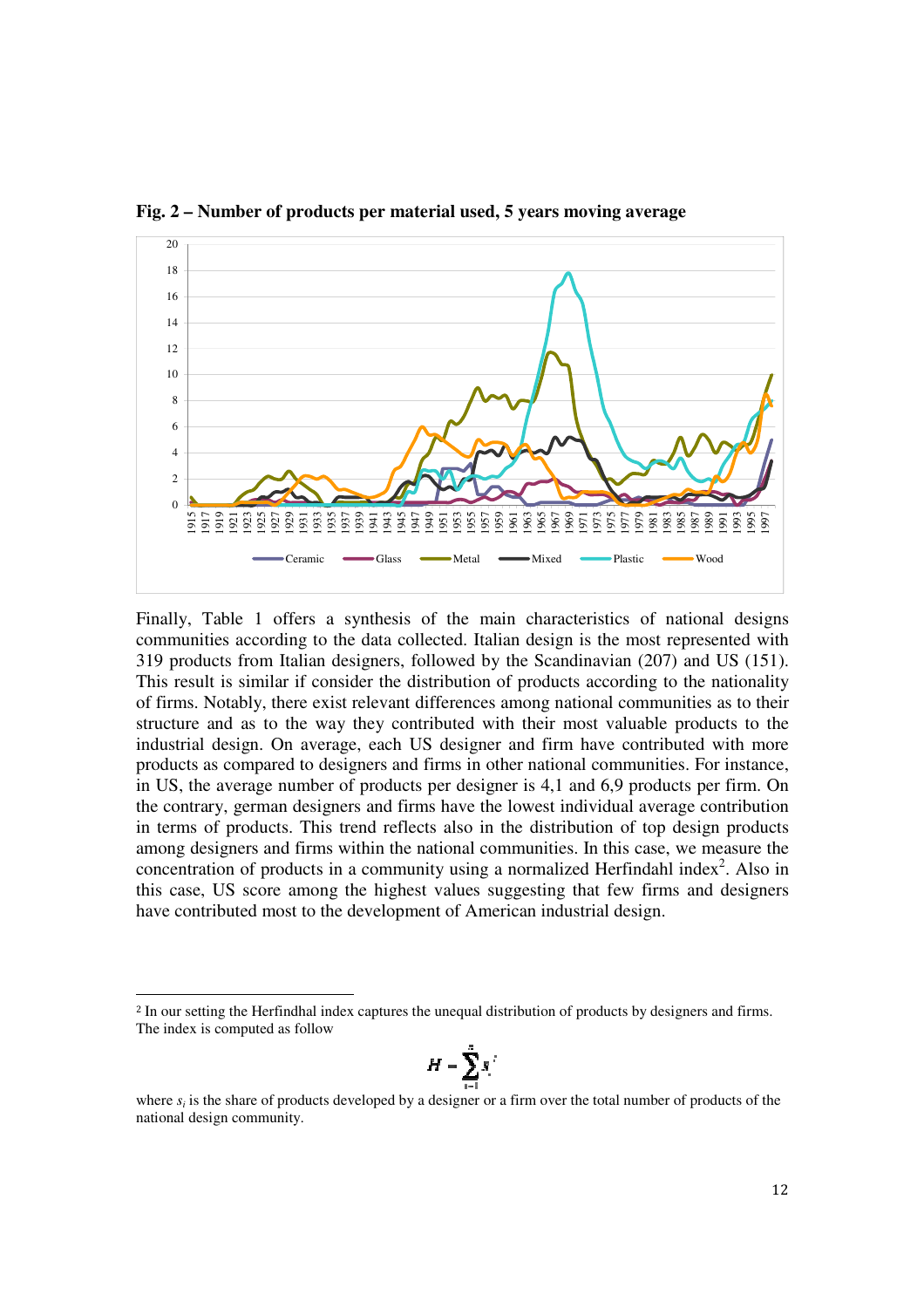| Design<br><b>Communities</b> | Number of<br><b>Products by</b><br><b>Designers</b> | Number of<br><b>Products by</b><br>Firms | <b>Designers</b> | Number of Number of<br>Firms | <b>Designers</b> | Products/ Products/<br>Firms | <b>Products</b><br>concentration per<br>Desingers (H-<br>Index) | <b>Products</b><br>concentration<br>per Firms<br>(H-Index) | <b>Designers' Function</b><br><b>Specialization</b><br>(Spec. Index > 1,3) | <b>Designers' Material</b><br><b>Specialization (Spec.)</b><br>Index>1,3) |
|------------------------------|-----------------------------------------------------|------------------------------------------|------------------|------------------------------|------------------|------------------------------|-----------------------------------------------------------------|------------------------------------------------------------|----------------------------------------------------------------------------|---------------------------------------------------------------------------|
| Italian                      | 319                                                 | 333                                      | 111              | 77                           | 2,9              | 4,3                          | 0,0211                                                          | 0,0299                                                     | Lighting<br>Acessories                                                     | Glass<br>Plastic                                                          |
| Scandinavian                 | 207                                                 | 172                                      | 63               | 55                           | 3,3              | 3,1                          | 0,0214                                                          | 0.0302                                                     | Tableware                                                                  | Ceramic<br>Wood                                                           |
| German                       | 98                                                  | 109                                      | 55               | 45                           | 1.8              | 2.4                          | 0,0105                                                          | 0,0272                                                     | Appliances<br>Lighting                                                     | Glass<br>Plastic                                                          |
| French                       | 78                                                  | 51                                       | 33               | 32                           | 2,4              | 1,6                          | 0,0803                                                          | 0,0138                                                     | Accessories                                                                |                                                                           |
| US                           | 151                                                 | 193                                      | 37               | 28                           | 4,1              | 6.9                          | 0,0705                                                          | 0,1771                                                     | Appliances<br>Furniture<br>Miscellaneous                                   | Mixed<br>Wood                                                             |
| Other                        | 76                                                  | 36                                       | 46               | 22                           | 1.7              | 1,6                          | 0,0157                                                          | 0,0377                                                     | Miscellaneous                                                              | Ceramic                                                                   |

**Table 1 – Summary statistics on national design communities** 

Interesting is also to observe the specialization among national communities of design production by function. By using a specialization index<sup>3</sup>, it clearly emerges a privileged relationship between Italian design and lighting, American design and furniture, and between Scandinavian design and tableware. For these specific functions the national communities present a specialization index well above 1,5. A lower but significant specialization (>1.3) is also evident for Italy and France in accessories as well as for Germany and the U.S. in appliances and again for Germany in lighting.

#### *4.3 Designers' creativity life cycle*

To analyze creativity life-cycles we explore different aspects concerning the relation between age and creative output by designers. As noted before, our unit of analysis is made of records of the most important products in the history of industrial design based

$$
LQ = \frac{P_{i} \wedge P}{P_{i}/P}
$$

<sup>&</sup>lt;u>.</u> <sup>3</sup> As specialization index we adapt a measure of location quotient, which is computed as follow

where  $p_i$  is the number of products per country of functional typology *i*,  $p$  is the total number of products per country, *P<sup>i</sup>* is the total number of products of functional typology *i* and *P* is the total number of products. A LQ>1 indicates relative specialization for a given functional typology of products.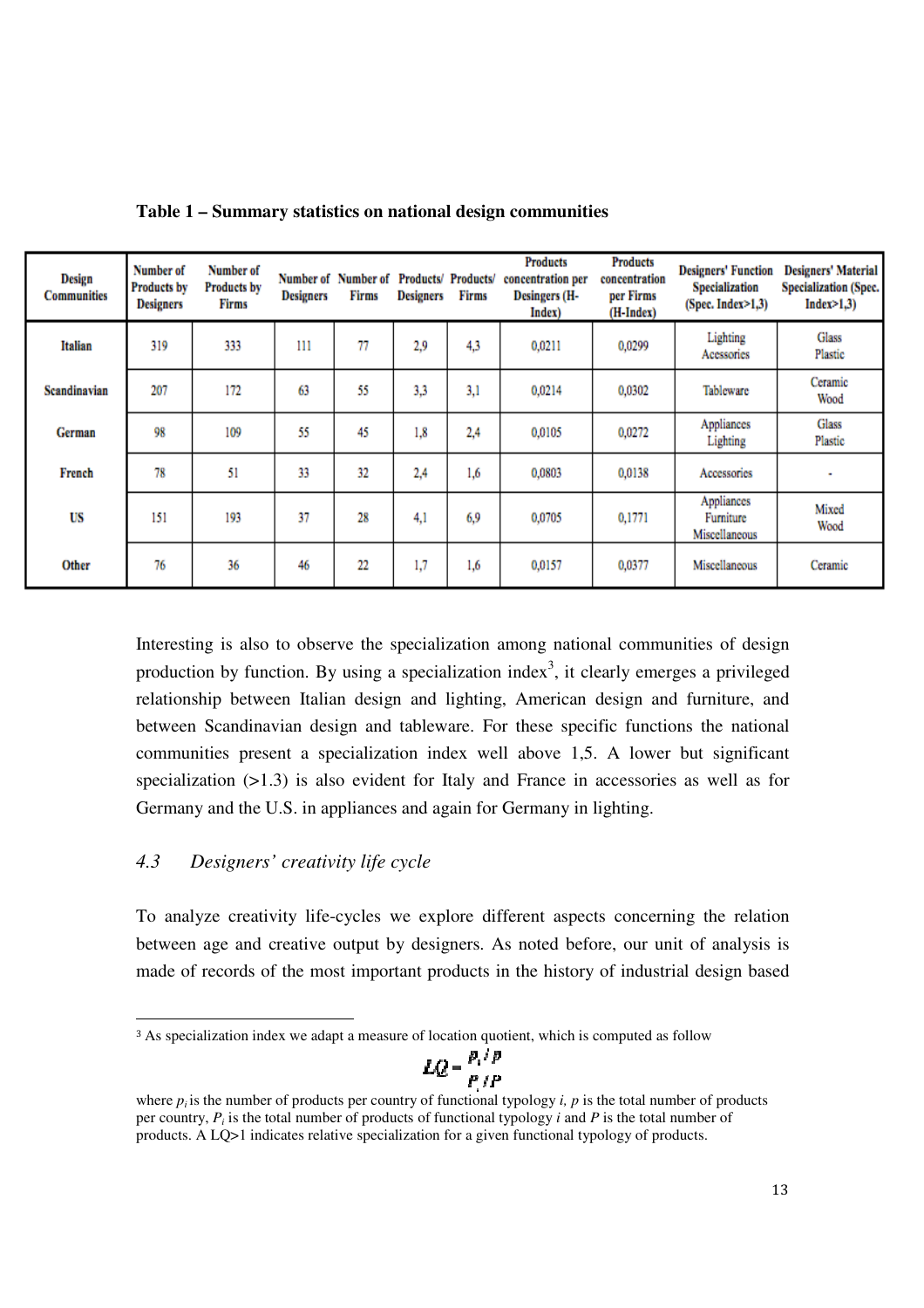on experts' evaluation. For each observation we know the age at which the designer created the product.

First, we analyze whether differences across national communities or the typology of products affect the age of designers when those made their most relevant products. Table 2 presents measures on the age of designers for all the products in the dataset across national groups and product functionalities. On average, the most important products in the history of design have been created at 42,1 years old, with a minimum of 19 to a maximum of 88 years old. Average age does significantly (testing for difference between means) but barely differ across nationalities, with German (37,11) and French (40,32) designers being below, while Italians (45,2) above the total mean. Conversely, if we observe the age of designers grouped according to the product functionality, there is no significant difference in the mean age across groups.

|               |                                        | <b>Products</b>     |                | Age            |       |  |  |  |  |  |  |
|---------------|----------------------------------------|---------------------|----------------|----------------|-------|--|--|--|--|--|--|
|               |                                        | <b>Observations</b> | <b>Minimum</b> | <b>Maximum</b> | Mean  |  |  |  |  |  |  |
|               | <b>Italian</b>                         | 288                 | 19             | 83             | 45,2  |  |  |  |  |  |  |
|               | Scandinavian                           | 193                 | 22             | 74             | 41,63 |  |  |  |  |  |  |
|               | German                                 | 84                  | 24             | 62             | 37,11 |  |  |  |  |  |  |
| Nationality   | French                                 | 60                  | 25             | 70             | 40,32 |  |  |  |  |  |  |
|               | US <sub>1</sub>                        | 136                 | 27             | 66             | 42,71 |  |  |  |  |  |  |
|               | <i>Other</i>                           | 68                  | 22             | 88             | 36,91 |  |  |  |  |  |  |
|               | p-value for equality                   |                     |                |                | 0,001 |  |  |  |  |  |  |
|               | across groups*                         |                     |                |                |       |  |  |  |  |  |  |
|               | Accessories                            | 114                 | 26             | 83             | 43,72 |  |  |  |  |  |  |
|               | Appliances                             | 61                  | 26             | 64             | 41,3  |  |  |  |  |  |  |
|               | Furniture                              | 408                 | 19             | 82             | 41,12 |  |  |  |  |  |  |
| Functionality | Lighting                               | 103                 | 23             | 73             | 41,17 |  |  |  |  |  |  |
|               | <b>Miscellaneous</b>                   | 22                  | 29             | 62             | 45    |  |  |  |  |  |  |
|               | <i>Tableware</i>                       | 121                 | 24             | 88             | 44,59 |  |  |  |  |  |  |
|               | p-value for equality<br>across groups* |                     |                |                | 0,037 |  |  |  |  |  |  |
|               | <b>Total</b>                           | 829                 | 19             | 88             | 42,1  |  |  |  |  |  |  |

**Table 2 – Age characteristics across groups** 

\*: Use of Welch's Test for equality of means

A second point is to explore age trends among designers regarding their most important products in the history of industrial design. This is useful to detect shifts in the age distribution over time. We consider the following regression: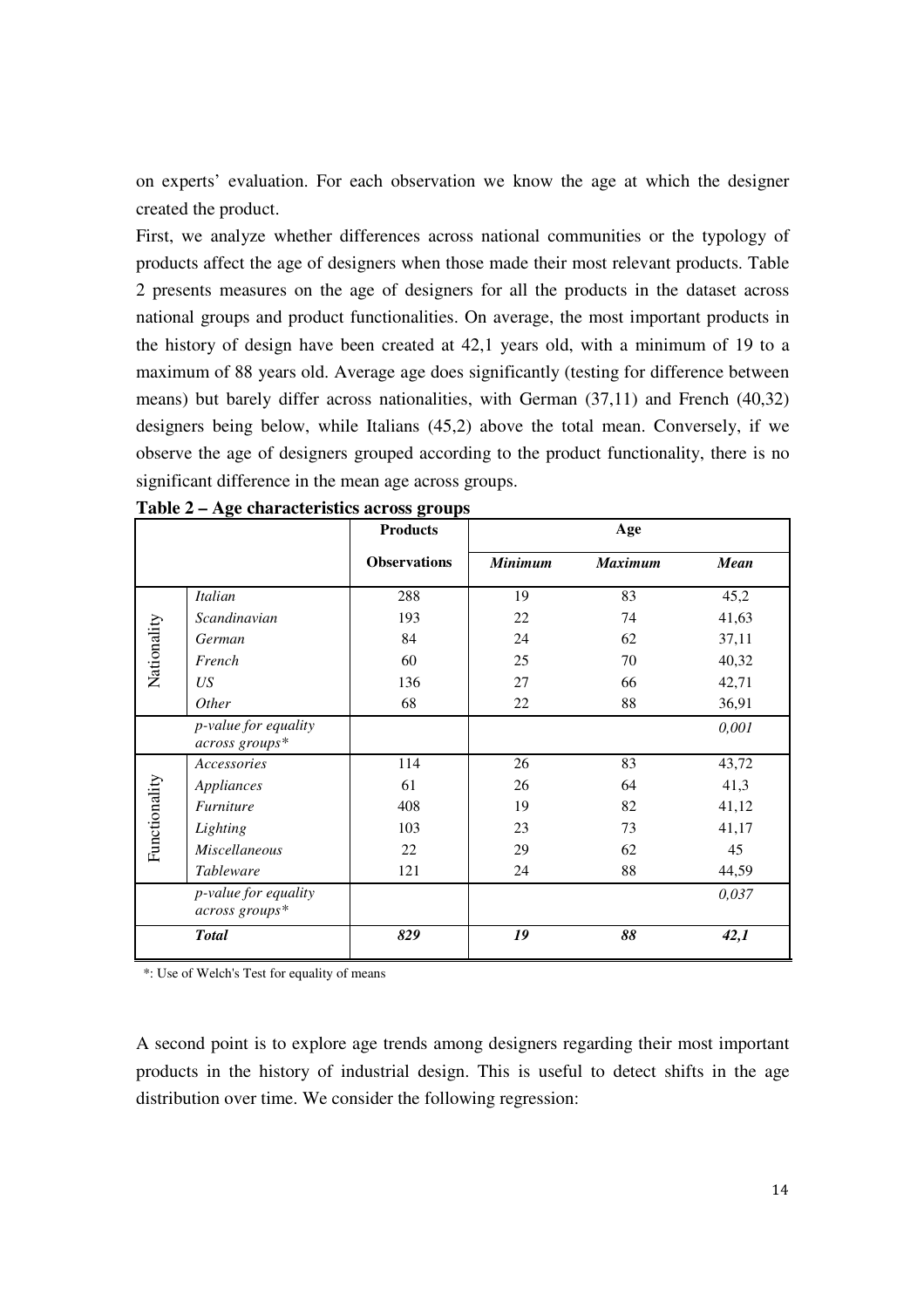#### $y_i = \alpha + \beta t_i + \gamma X + \epsilon_i$

where  $y_i$  is the age of designer  $i$  at the time of the product designed and recorded in the dataset as great achievements. *X* are fixed effects for the country of the designer's birth and for the typology of products. Results of this regression are presented in Table 1. Interestingly, the coefficient is significant and positive, meaning that the average age at great achievement in the history of design is trending upward.

|                                   | (1)                   | (2)                   | (3)                   |
|-----------------------------------|-----------------------|-----------------------|-----------------------|
| Year of great<br>achievements     | $0.129***$<br>(0,020) | $0,146***$<br>(0,020) | $0.139***$<br>(0,021) |
| Country of Birth Fixed<br>Effects | N <sub>o</sub>        | Yes                   | Yes                   |
| Product Typology Fixed<br>Effect  | N <sub>o</sub>        | N <sub>0</sub>        | Yes                   |
| Number of Observations            | 829                   | 829                   | 829                   |
| Time Spam                         | 1913-2000             | 1913-2000             | 1913-2000             |
| $R^2$                             | 0,047                 | 0,119                 | 0.129                 |

#### **Table 3 – Age Trends among Designers**

Dependent Variable: Age at great achievements

Notes: Coefficient on year of great achievement gives age trend in years per century. Standard errors are given in parentheses. For Product Typology see Data Appendix A1.

\*\*\* Indicates significance at a 99% confidence level.

However, in order to clearly interpret these results it is important to notice that the data used for this analysis do not take into account only one peak age for each designer, By contrast, several designers contribute with more than one product at different time and so the age recorded for each achievement is likely to increase along their professional career.

To have a deeper understanding of designers' life-cycle creativity, following Galenson's approach, we consider a subsample of designers, namely those born before 1950 and with at least 5 products in the dataset. This allows us to select the most important designers based on critical judgments and to have quite reasonable time-span to study their careers.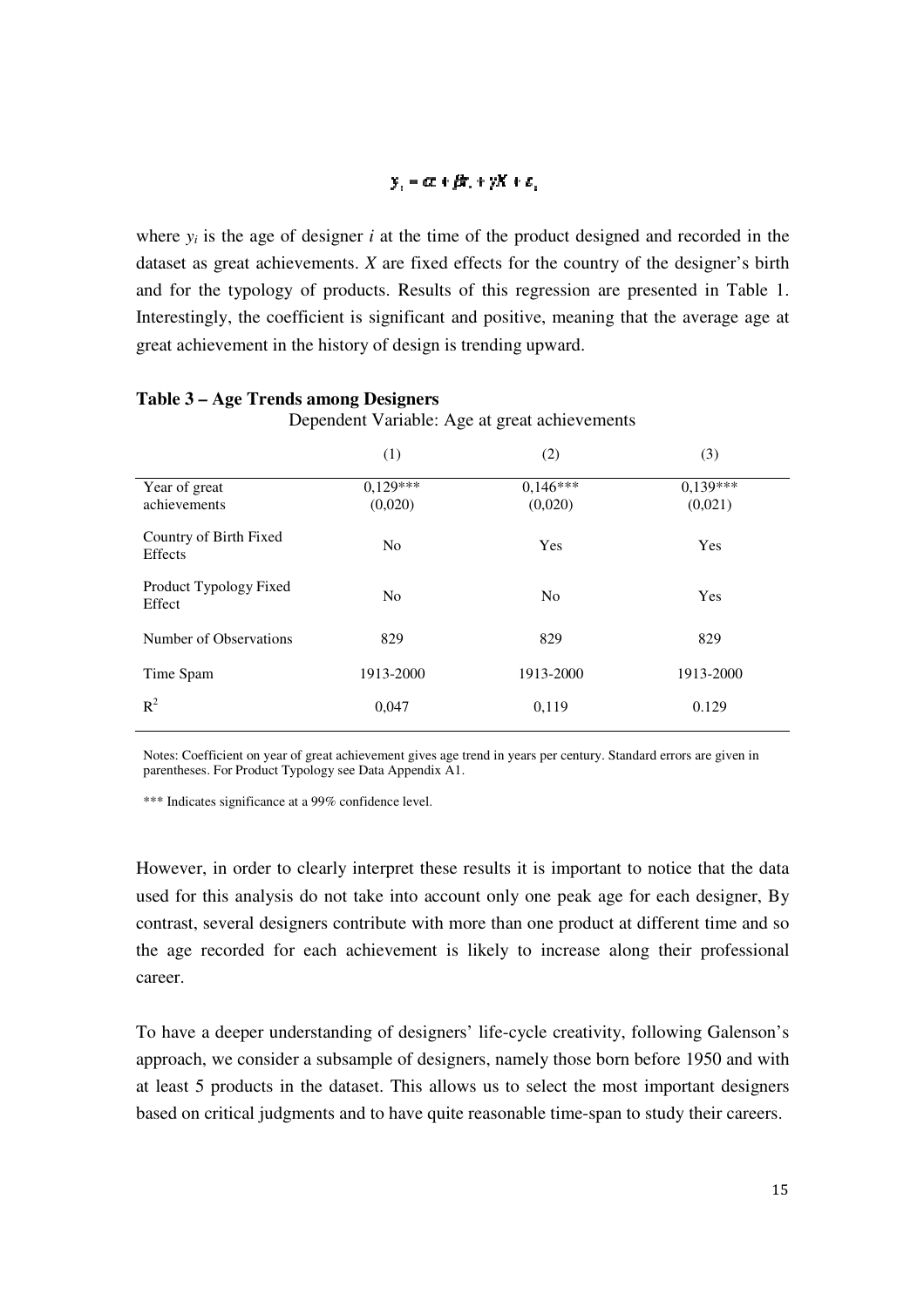Table 4 presents information on the selected designers, namely nationality, year of birth, peak age at which the designer did his most valuable works and the peak year.

The peak age is computed as the median of the observed ages at which the designers did their most important products included in the dataset along their professional career<sup>4</sup>.

From this table we can draw some preliminary interesting insights on the industrial designers creativity life-cycles.

First, although there has been a whole generation that before the IIWW had already passed his thirties, there is hardly any great designers' peak before the war, with the only exception of Alvar Aalto, with a peak year on 1933. This is also confirmed in his biography: in 1927 he begins to experiment on wooden furniture and in 1935 he founds Artek. In 1938 his works are exhibited at the MoMA in New York.

Conversely, for all the other designers in the sample, their most relevant contributions occur after the conflict. For instance, the first generation of Americans reach their peak from the early to the mid '50, (Charles Eames, Ray Eames, Harry Bertoia, Kaj Franck, George Nelson, Eero Saarinen, Irving Harper), with a peak age ranging from 38 (Ray Eames) to 48 (Nelson). The same occurs with Italian designers who reach their most important production in the 60s.

| <b>Designer</b>                 | <b>Nationality</b> | Number of<br>products | Year<br><b>Birth</b> | Peak Age<br>(Median) | Year at<br>Peak Age |
|---------------------------------|--------------------|-----------------------|----------------------|----------------------|---------------------|
| <b>Alvar Aalto</b>              | Finland            | 14                    | 1898                 | 35                   | 1933                |
| <b>Jean Prouvé</b>              | France             | 5                     | 1901                 | 47                   | 1948                |
| <b>Arne Jacobsen</b>            | Denmark            | 21                    | 1902                 | 65                   | 1967                |
| <b>Franco Albini</b>            | Italy              | 6                     | 1905                 | 53                   | 1958                |
| <b>Charles Eames</b>            | US                 | 29                    | 1907                 | 43                   | 1950                |
| <b>George Nelson</b>            | US.                | 15                    | 1908                 | 48                   | 1956                |
| <b>Eero Saarinen</b>            | Finland/US         | 6                     | 1910                 | 46                   | 1956                |
| Kaj Franck                      | Finland            | 11                    | 1911                 | 42                   | 1953                |
| <b>Riki Watanabe</b>            | Japan              | 5                     | 1911                 | 54                   | 1965                |
| <b>Ray Eames</b>                | US.                | 29                    | 1912                 | 38                   | 1950                |
| <b>Pier Giacomo Castiglioni</b> | Italy              | 13                    | 1913                 | 49                   | 1962                |
| Hans J. Wegner                  | Denmark            | 15                    | 1914                 | 36                   | 1950                |
| <b>Harry Bertoia</b>            | US.                | 6                     | 1915                 | 37                   | 1952                |
| Tapio Wirkkala                  | Finland            | 9                     | 1915                 | 58                   | 1973                |
| <b>Irving Harper</b>            | US.                | 12                    | 1916                 | 40,5                 | 1956                |
| <b>Marco Zanuso</b>             | Italy              | 5                     | 1916                 | 49                   | 1965                |

Table 4 – *Selected Designers' Careers*

<sup>4</sup> See the Table A1 in the Appendix for a detailed presentation of the distribution of products by age of designers.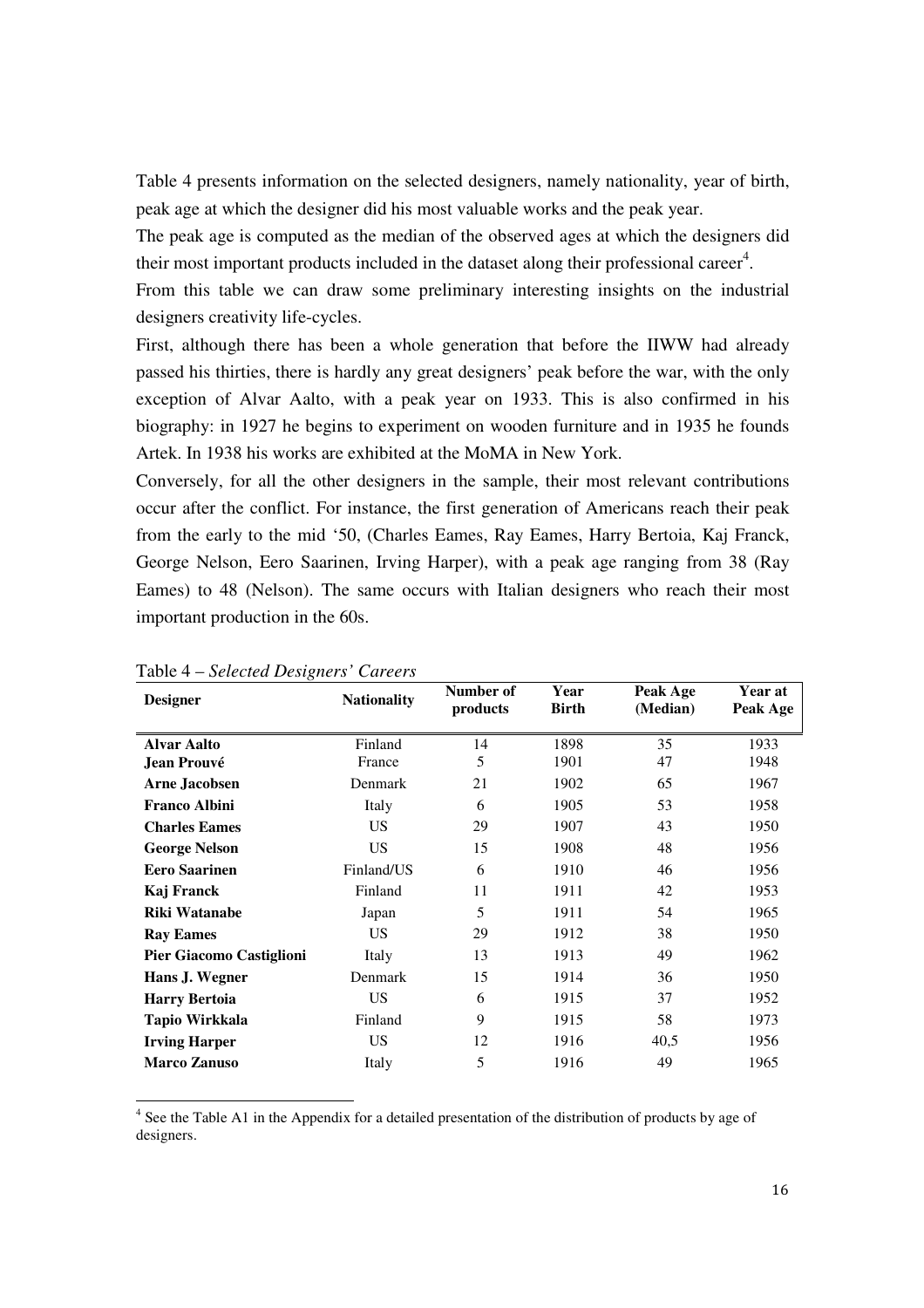| <b>Florence Knoll Basset</b> | <b>US</b> | 5      | 1917 | 44   | 1961 |
|------------------------------|-----------|--------|------|------|------|
| <b>Achille Castiglioni</b>   | Italy     | 14     | 1918 | 44   | 1962 |
| Anna Castelli Ferrieri       | Italy     | 8      | 1920 | 56,5 | 1976 |
| <b>Vico Magistretti</b>      | Italy     | 10     | 1920 | 47   | 1967 |
| <b>Ulla Procopé</b>          | Finland   | 7      | 1921 | 36   | 1957 |
| <b>Verner Panton</b>         | Denmark   | 8      | 1926 | 39,5 | 1966 |
| <b>Pierre Paulin</b>         | France    | 15     | 1927 | 36   | 1963 |
| <b>Frank Gehry</b>           | Canada    | 6      | 1929 | 63   | 1992 |
| Poul Kjaerholm               | Denmark   | 6      | 1929 | 26,5 | 1956 |
| <b>Joe Colombo</b>           | Italy     | 32     | 1930 | 35,5 | 1966 |
| Carlo Bartoli                | Italy     | 13     | 1931 | 61   | 1992 |
| <b>Massimo Vignelli</b>      | Italy     | 7      | 1931 | 44   | 1975 |
| <b>Dieter Rams</b>           | Germany   | 5      | 1932 | 36   | 1968 |
| <b>Eero Aarnio</b>           | Finland   | 6      | 1932 | 37   | 1969 |
| <b>Enzo Mari</b>             | Italy     | 16     | 1932 | 37   | 1969 |
| <b>Louis Weisdorf</b>        | Denmark   | 6      | 1932 | 34,5 | 1967 |
| <b>Richard Sapper</b>        | Germany   | 8      | 1932 | 41   | 1973 |
| <b>Reinhold Weiss</b>        | Germany   | 5      | 1934 | 33   | 1967 |
| <b>Mario Bellini</b>         | Italy     | 8      | 1935 | 38   | 1973 |
| <b>Koen De Winter</b>        | Belgium   | 10     | 1943 | 44   | 1987 |
| <b>Torsten Thorup</b>        | Denmark   | 6      | 1944 | 49,5 | 1994 |
| Paolo Pedrizzetti            | Italy     | $\tau$ | 1947 | 41   | 1988 |
| <b>Philippe Starck</b>       | France    | 13     | 1949 | 44   | 1993 |

Arguably, this seems to indicate that individual creativity life cycle is influenced by geographical and historical conditions, such as the world conflict and the period in which industrialization and mass production took off in a given country or region. Differences in life-cycle creativity can be further highlighted if we subdivide the sample according to year of birth.

Table 5 shows the difference in peak age between designers born before and after 1920. Interestingly, the mean peak age of designers in the first cohort is 46,6 years old, remarkably higher than that of designers in the second cohort, which is 40,9 years old.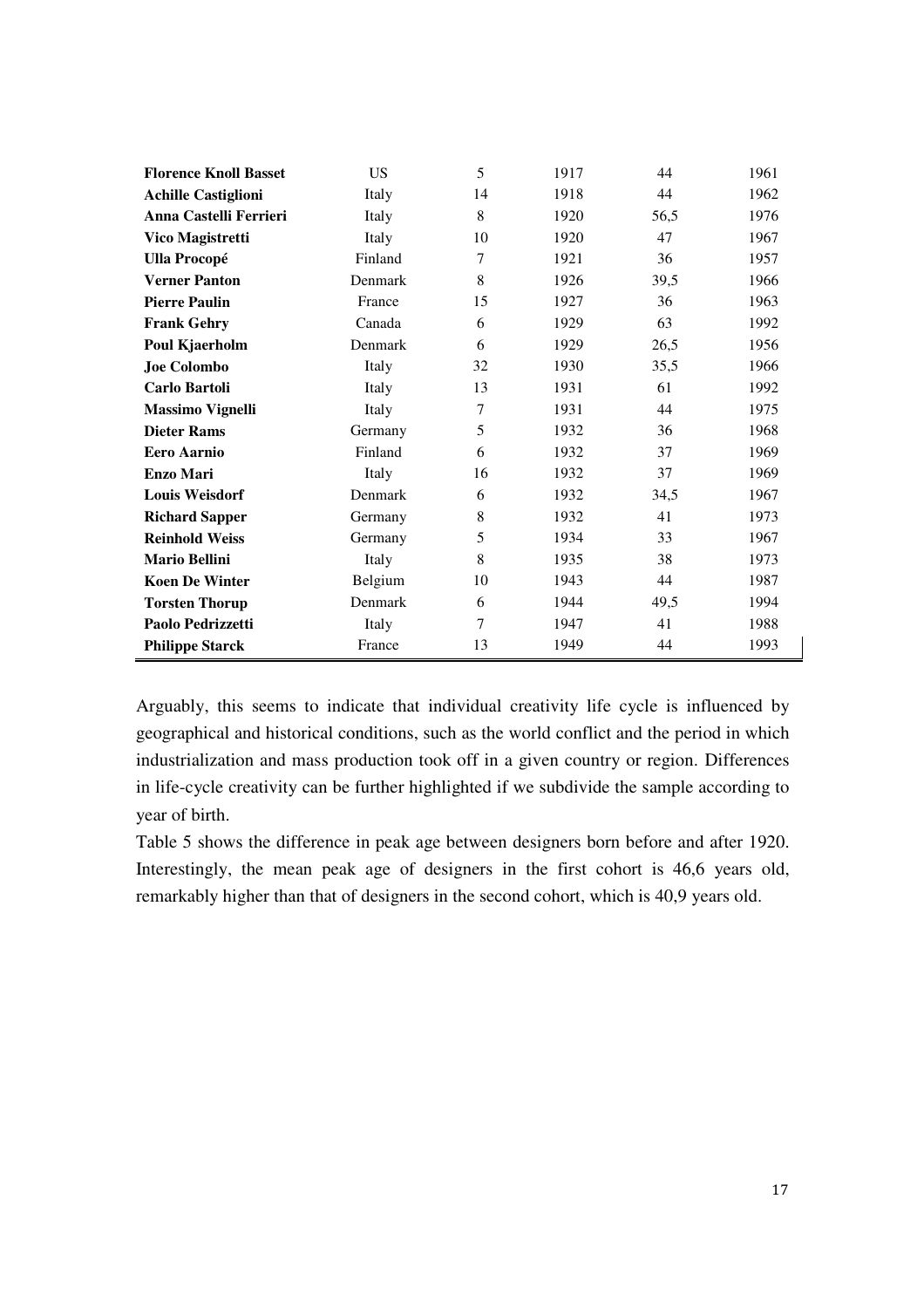|                               | 。    | - -<br>All            |      | Pre-1920 Cohort*      | Post-1920 Cohort |                       |  |  |  |
|-------------------------------|------|-----------------------|------|-----------------------|------------------|-----------------------|--|--|--|
|                               | Mean | Standard<br>Deviation | Mean | Standard<br>Deviation | Mean             | Standard<br>Deviation |  |  |  |
| Year of<br>birth              | 1925 | 13,1                  | 1911 | 6,3                   | 1933             | 7,3                   |  |  |  |
| Peak age                      | 44   | 8,8                   | 46,6 | 7,9                   | 40,9             | 9,0                   |  |  |  |
| <b>Year at</b><br>peak age    | 1966 | 13,8                  | 1958 | 9,8                   | 1974.3           | 12,6                  |  |  |  |
| Number of<br><b>Designers</b> | 39   |                       | 20   |                       | 19               |                       |  |  |  |

**Table 5 – Designers' peak age and year across cohorts** 

\* 1920 included

Such a pattern can be confirmed also by looking in more detail at the difference in the peak ages between first and second generation in designers' national communities. For example, Italian designers born in the 1910s such as Albini, Zanuso and the Castiglioni brothers become more productive in their forties while designer of a later generation such as Colombo, Mari and Bellini, experience an earlier productivity (see Table A1 for details).

Finally, while historical and exogenous conditions may have affected designers' life cycle creativity, individual characteristics should be better analyzed in order to understand whether also in the industrial design field may exist both conceptual and experimental innovators. For example, if we consider Eero Sarinen, who is in the same cohort of Charles and Ray Eames, we find that his productivity peak later in the midfifties, that is in 1956, the year of his celebrated "Tulip" series.

#### **5. Conclusion**

The paper has provided a historical and quantitative assessment of industrial design. Although industrial design has been increasingly recognized as a creative sector for the development of goods and services embedded with symbolic and aesthetic values, cultural economics has barely paid attention to this industry and to its relevant characteristic of combining both individual creativity and industrial innovation. To fill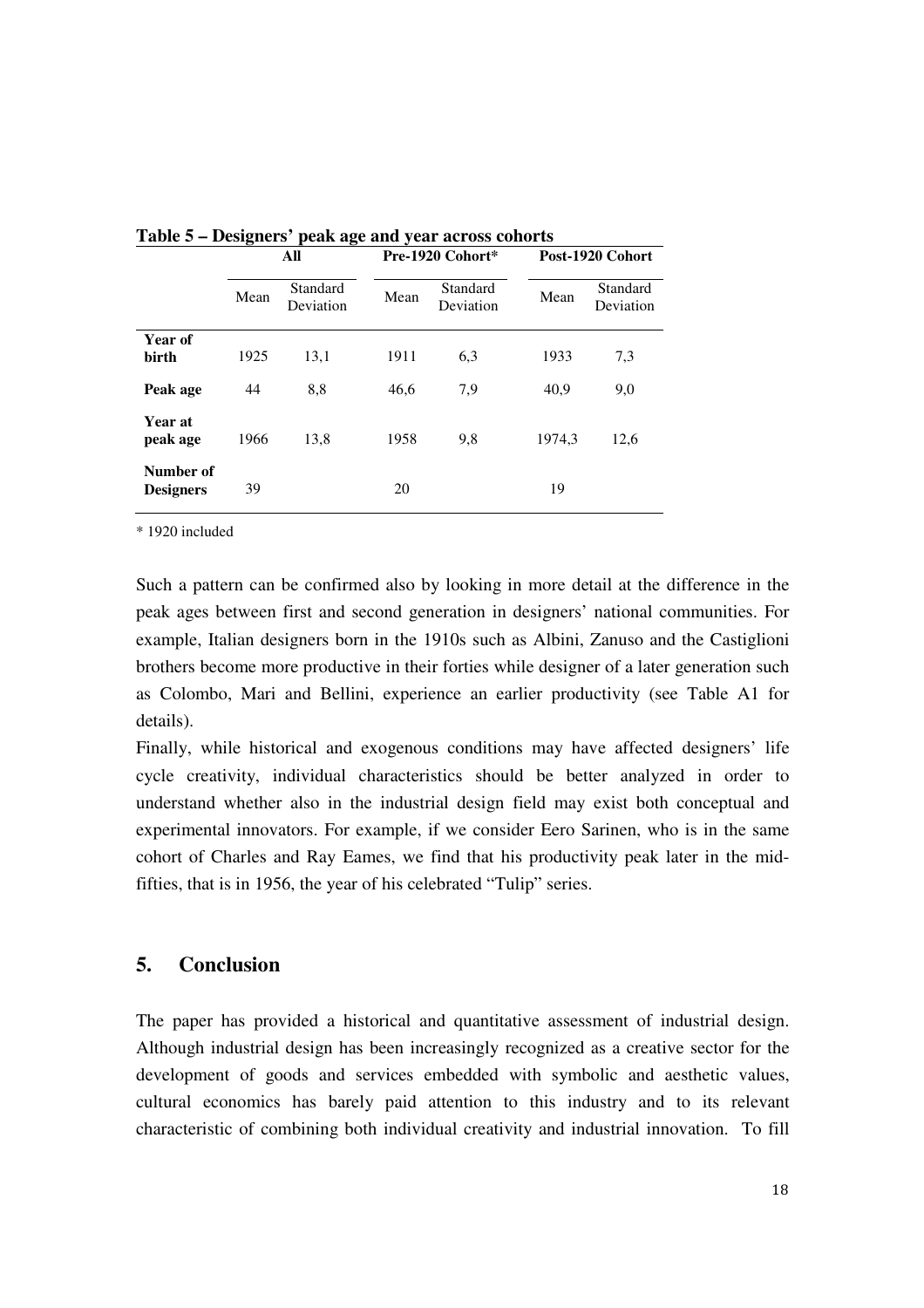this gap, using a unique dataset encompassing information on 326 top designers, 242 firms and 935 products from 1913 to 2000, we have explored the main patterns of the industrial design industry. First, we have analyzed the worldwide evolution of the creative sector in terms of industry structure, changes in product materials and agglomeration dynamics of both firms and designers. In this case, as many other creative industries, industrial design is historically characterized in different historical periods by creative hotspots where communities of designers and producers tend to emerge developing the most important products.

Second, we have provided a preliminary quantitative investigation of designers' creativity life-cycles. The evidence collected suggests individual designers' creativity life cycle is influenced by geographical and historical conditions, which have in turn influenced the age at which different generations of designers have been more creative.

As this work represents a first attempt to quantitatively analyze industrial design dynamics, more research is needed to better understanding of the factors and conditions affecting designers' creativity and firm-based innovation. In particular, the most promising research paths refer to studying auction price formation for industrial design products and to deepening the analysis of designers' creativity life cycle by expanding the dataset with additional sources of experts' and market evaluation to measure designers' creative output. Finally, the use of more detailed biographical information on designers and firms may help understanding how designers-firms relations affect the development of the most valuable products in industrial design.

#### **Bibliography**

Antonelli P. (2011), "The Elastic Mind of Young Design" interview in *Design Industriale*, N.50-51, pp.163-167.

Ashenfelter, O. and K. Graddy (2003), Auctions and the price of art, Journal of Economic Literature XLI, 763-787.

Bathelt, H., Malmberg, A. and Maskell, P., (2004). Clusters and knowledge: local buzz, global pipelines and the process of knowledge creation. Progress in Human Geography 28: 31-56.

Bertacchini, E.E., Borrione, P. (2012), The geography of the Italian creative economy: the special role of the design and craft-based industries, Regional Studies, DOI: 10.1080/00343404.2011.628625.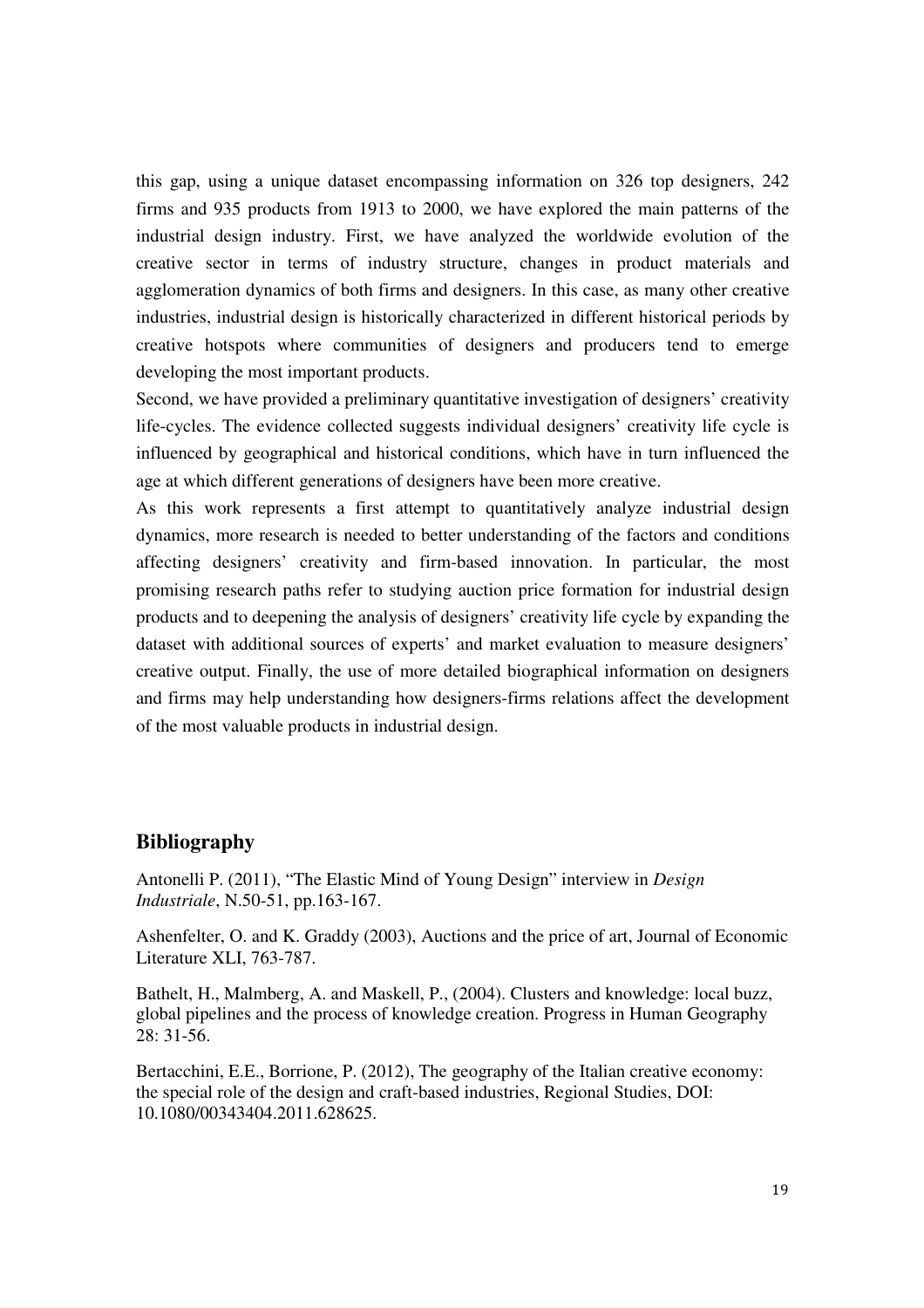Branzi, A. (1999), *Introduzione al design italiano*, Milano, Baldini&Castoldi.

Branzi, A. (2010), "Design come professione di massa" in *Disegno Industriale*, anno VII, n. 42/43.

Bryant, W. and Throsby, D. (2006). Creativity and the Behavior of Artists, in: Victor Ginsburgh and David Throsby (eds). *Handbook of the Economics of Art and Culture*. Amsterdam: North Holland: 507–28.

Cowen T. and Tabarrock A. (2000). An Economic Theory of Avant-Garde and Popular Art, or High and Low Culture', *Southern Economic Journal. 67, 2: 232–53*.

De Fusco (2002), *Storia del Design*, Bari, Editori Laterza.

Galenson D. (2000). "The Careers of Modern Artists," Journal of Cultural Economics, Springer, vol. 24(2), pages 87-112

Galenson, D. and Bruce A. Weinberg (2000). "Age and the Quality of Work: The Case of Modern American Painters.", *Journal of Political Economy*, Vol. 108 (4), pp. 761-777.

Galenson, D. (2004). "A Portrait of the Artist as a Young or Old Innovator: Measuring the Careers of Modern Novelists." NBER Working Paper, 10213.

Galenson, D. (2005). Old Masters and Young Geniuses: Two Life Cycles of Artistic Activity. Princeton, NJ: Princeton University Press.

Galenson, D. (2008) "The Greatest Architects of the Twentieth Century," NBER Working Paper 14182.

Gallico, D. (2005), *Design In-Formazione*, Milano, Franco Angeli.

Giedion, S. (1948), *Mechanization Takes Command*, Oxford, Oxford University Press.

Hall P. 2000. "Creative Cities and Economic Development." Urban Studies, 37: 639.

Heskett, J. (1980). *Industrial Design*. Thames and Hudson, London

Jones, B., (2005). Age and great invention. NBER Working Paper # 11359.

Lash S. and Urry J. (1994) *Economies of Signs and Space*. Sage, London.

Levin S. and Stephan P. (1991). "Research Productivity Over the Life Cycle: Evidence from American Scientists." *American Economic Review* 81(1): 114-132.

Margolin, V. (2005), "A World History of Design and the History of the World", *Journal of Design History*, Vol.18, N.3, pp.235-243.

Marshall A. (1890) *Principles of Economics.* London: MacMillan

Molotch, H. (2002) Place in product, *International Journal of Urban and Regional Research*, 26:665–688.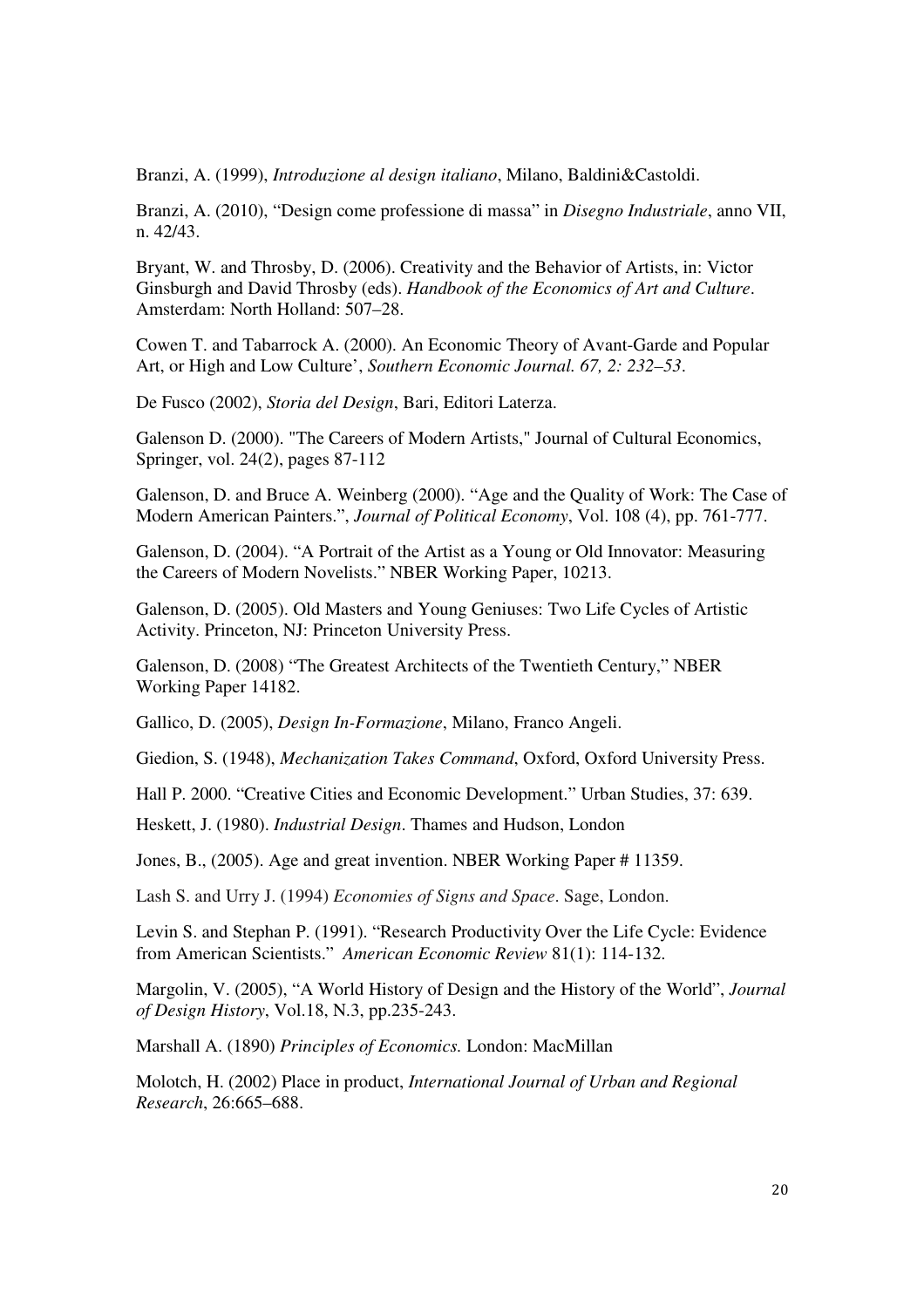Oster, S. M. and D. S. Hamermesh (1998). "Aging and Productivity Among Economists.", *The Review of Economics and Statistics,* Vol. 80, No. 1, pp. 154-156.

Pesendorfer, W. (1995) Design Innovation and Fashion Cycles. American Economic Review 85(4), pp. 771-792.

Scott A. J. (2000) *The Cultural Economy of Cities*. Sage, London.

Simonton, D. K. (1988). Age and outstanding achievement: What do we know after a century of research? Psychological Bulletin, 104, 251-267.

Simonton D.K. (1997) Genius and creativity. New York, NY: Ablex Publishing.

Santagata W. 2010. The Culture Factory: Creativity and the Production of Culture. Springer-Verlag

Stoneman, P., (2010), *Soft Innovation: economics, product aesthetics and the creative industries*, Oxford University Press, Oxford.

Sunley P., Pinch S., Reimer S. And Macmillen J. (2008) Innovation in a creative production system: the case of design, Journal of Economic Geography 8(5), 675–698.

Throsby, D. (2001), *Economics and Culture*, Cambridge University Press, Cambridge

Throsby, D. (2006). An Artistic Production Function: Theory and an Application to Australian Visual Artists, *Journal of Cultural Economics. 30: 1–14.* 

Törnqvist G. (2012). *The Geography of Creativity.* Edward Elgar Publishing

UNCTAD (2008) *Creative Economy Report 2008. The challenge of assessing the creative economy towards informed policy-making*. http://www.unctad.org/en/docs/ditc20082cer\_en.pdf.

Van Dalen H.P. (1999) "The Golden Age of Nobel Economists." *American Economist* 43 (2): 19-35.

Walsh, V., (1996 ) Design, innovation and the boundaries of the firm. Research Policy, 25 509-529

Weinberg B.A. and Galenson D. (2005), "Creative Careers: The Life Cycle of Nobel Laureates in Economics" NBER Working Paper No. 11799.

Wenting R. (2008), "Spinoff dynamics and the spatial formation of the fashion design industry, 1858–2005". *Journal of Economic Geography Vol. 8: 593-614* 

United Nations Conference On Trade And Development (UNCTAD) (2008) *Creative Economy Report 2008*. United Nations Development Programme (UNDP), Geneva and UNCTAD, New York, NY.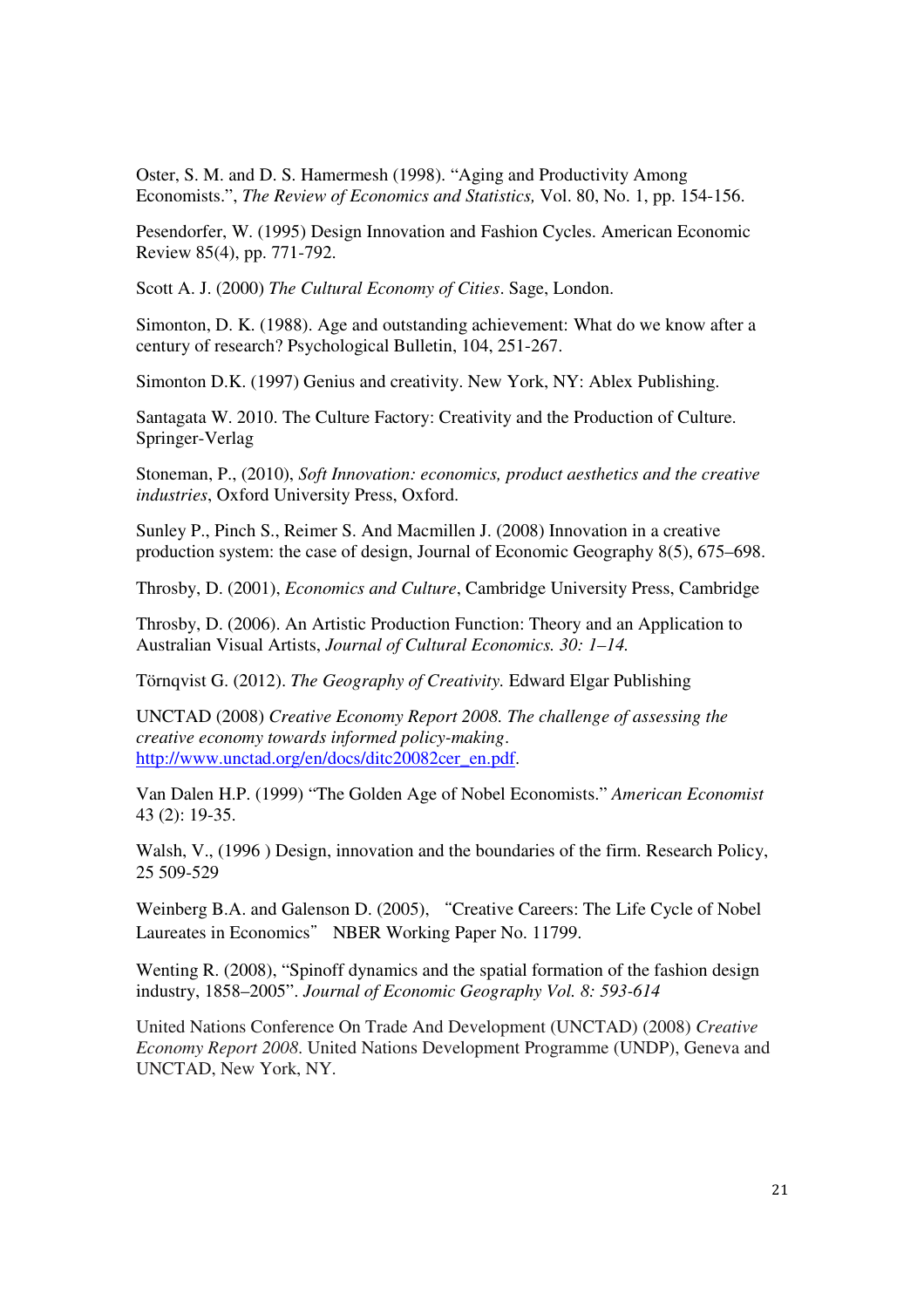### **Appendix**

#### *A1. Data*

<u>.</u>

The dataset comprise information on 326 world top designers, 242 firms and 935 products from 1913 to 2000. The data were collected starting from products, which are classified according to functionalities and materials. Most of information about products and their relative designers and producers comes from one main Internet source, the database DesignIndex<sup>5</sup>.

The products are classified according to their functionality and materials used.

Functionalities include: accessories (i.e. home accessories such as vases, ashtrays, pencil holders, magazine racks etc.); appliances (which include all those device and instruments for household use such as televisions, phones, table clocks and similar); furniture (which comprise all kinds of furniture from tables, to armchairs, chairs, drawers and so on); lighting (in this category are desk lamps, floor lamps, hanging lamps etc.); tableware (which includes articles such as dishes, plates, knives, forks); miscellaneous. This last category contains mainly rugs and fabrics such as, an example, those designed by Arne Jacobsen. It also includes various products not elsewhere classified such as door handles, fire extinguisher and others.

With regards to products' materials, these are classified in: ceramic (vases, bowls, cups etc.); glass (vases, bowls, lamps etc.); metal (desks, lamps, chairs etc.); plastic (bowls, chairs, tables etc.); wood (tables, sideboards, chairs etc.); and mixed media which includes all those products not specifically referable to a single, specific material.

Finally, as regards the geographical classification of designers and firms, these have been divided in five main category - French, German, Italian, Scandinavian and U.S. design – and in a sixth class named "Other". Belgium is classified in the "French" group. Scandinavian design includes products from Denmark, Finland and Sweden. The category "German", includes also Switzerland, the Netherland and the Czech Republic while "U.S." includes Canada.

The category "Other" comprises all those products coming from countries less represented in the database such as Australia, Argentina, Brazil, Japan and the UK.

<sup>5</sup> http://www.designaddict.com/design\_index/index.cfm, Last access: November, 2011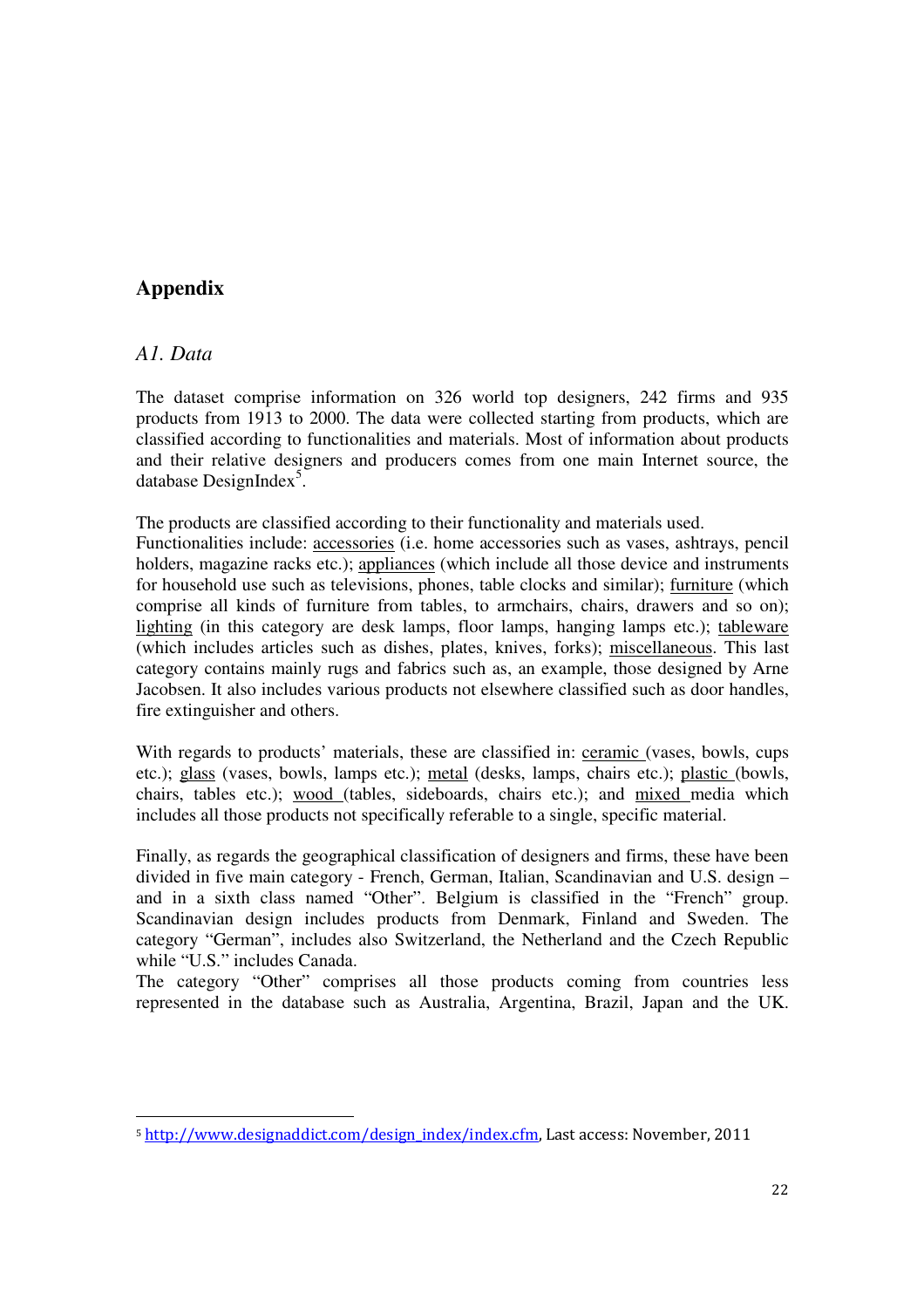## *A.2 Creativity life-cycles*

| <b>Designer</b>              | $15-$<br>19 | $20-$<br>24    | $25 -$<br>29 | $30-$<br>34    | $35 -$<br>39   | $40 -$<br>44   | $45 -$<br>49   | $50-$<br>54    | $55 -$<br>59   | $60-$<br>64    | $65 -$<br>69 | $70-$<br>74  | $75 -$<br>79 | $80-$<br>84 | 85-<br>89 |
|------------------------------|-------------|----------------|--------------|----------------|----------------|----------------|----------------|----------------|----------------|----------------|--------------|--------------|--------------|-------------|-----------|
| <b>Alvar Aalto</b>           |             |                |              | 5              | $\mathbf Q$    |                |                |                |                |                |              |              |              |             |           |
| <b>Jean Prouvé</b>           |             |                | $\mathbf{1}$ |                |                |                | $\mathbf{2}$   | $\overline{2}$ |                |                |              |              |              |             |           |
| <b>Arne Jacobsen</b>         |             |                |              |                |                |                | $\overline{2}$ | $\overline{2}$ | $\overline{4}$ | 1              | 11           |              |              |             |           |
| <b>Franco Albini</b>         |             |                |              |                |                |                | $\overline{2}$ | $\overline{2}$ |                | $\overline{2}$ |              |              |              |             |           |
| <b>Charles Eames</b>         |             |                |              |                | 6              | 12             | $\overline{4}$ | 3              | 1              | 3              |              |              |              |             |           |
| <b>George Nelson</b>         |             |                |              |                |                | 3              | $\overline{7}$ | $\overline{4}$ |                |                |              |              |              |             |           |
| <b>Eero Saarinen</b>         |             |                |              |                | $\overline{2}$ |                | $\overline{4}$ |                |                |                |              |              |              |             |           |
| Kaj Franck                   |             |                |              |                |                | 10             |                | $\mathbf{1}$   |                |                |              |              |              |             |           |
| <b>Riki Watanabe</b>         |             |                |              |                |                | $\mathbf{1}$   |                | 3              |                |                |              |              |              |             | 1         |
| <b>Ray Eames</b>             |             |                |              | 6              | 12             | $\overline{4}$ | 3              | 1              | $\overline{3}$ |                |              |              |              |             |           |
| Pier Giacomo Castiglioni     |             |                |              |                |                | $\overline{2}$ | 6              | 5              |                |                |              |              |              |             |           |
| Hans J. Wegner               |             |                |              | $\overline{2}$ | 8              |                | $\overline{2}$ | $\overline{2}$ |                |                |              | $\mathbf{1}$ |              |             |           |
| <b>Harry Bertoia</b>         |             |                |              |                | 5              |                | 1              |                |                |                |              |              |              |             |           |
| Tapio Wirkkala               |             |                |              |                |                |                | $\mathbf{1}$   |                | 3              | 1              | 3            |              |              |             |           |
| <b>Irving Harper</b>         |             |                |              | 3              |                | 8              |                |                |                |                |              |              |              |             |           |
| <b>Marco Zanuso</b>          |             |                |              |                |                |                | 3              | 1              | 1              |                |              |              |              |             |           |
| <b>Florence Knoll Basset</b> |             |                |              |                |                | $\overline{4}$ |                |                |                |                |              |              |              |             |           |
| <b>Achille Castiglioni</b>   |             |                |              |                | $\overline{2}$ | 6              | 5              | 1              |                |                |              |              |              |             |           |
| Anna Castelli Ferrieri       |             |                |              |                |                |                | $\overline{2}$ | $\overline{2}$ | 1              | $\overline{2}$ | 1            |              |              |             |           |
| Vico Magistretti             |             |                |              |                |                |                | 9              | 1              |                |                |              |              |              |             |           |
| <b>Ulla Procopé</b>          |             |                |              | $\overline{c}$ | 5              |                |                |                |                |                |              |              |              |             |           |
| <b>Verner Panton</b>         |             |                |              | 1              | 3              | 3              | 1              |                |                |                |              |              |              |             |           |
| <b>Pierre Paulin</b>         |             | $\overline{c}$ |              | 3              | 5              | $\overline{4}$ |                |                |                |                |              |              |              |             |           |
| <b>Frank Gehry</b>           |             |                |              |                |                | $\overline{2}$ |                |                |                | 4              |              |              |              |             |           |
| Poul Kjaerholm               |             | 1              | 3            |                | 2              |                |                |                |                |                |              |              |              |             |           |
| <b>Joe Colombo</b>           |             |                |              | 12             | 14             | 6              |                |                |                |                |              |              |              |             |           |

**Table A.1 - Distribution of products by age of designer**